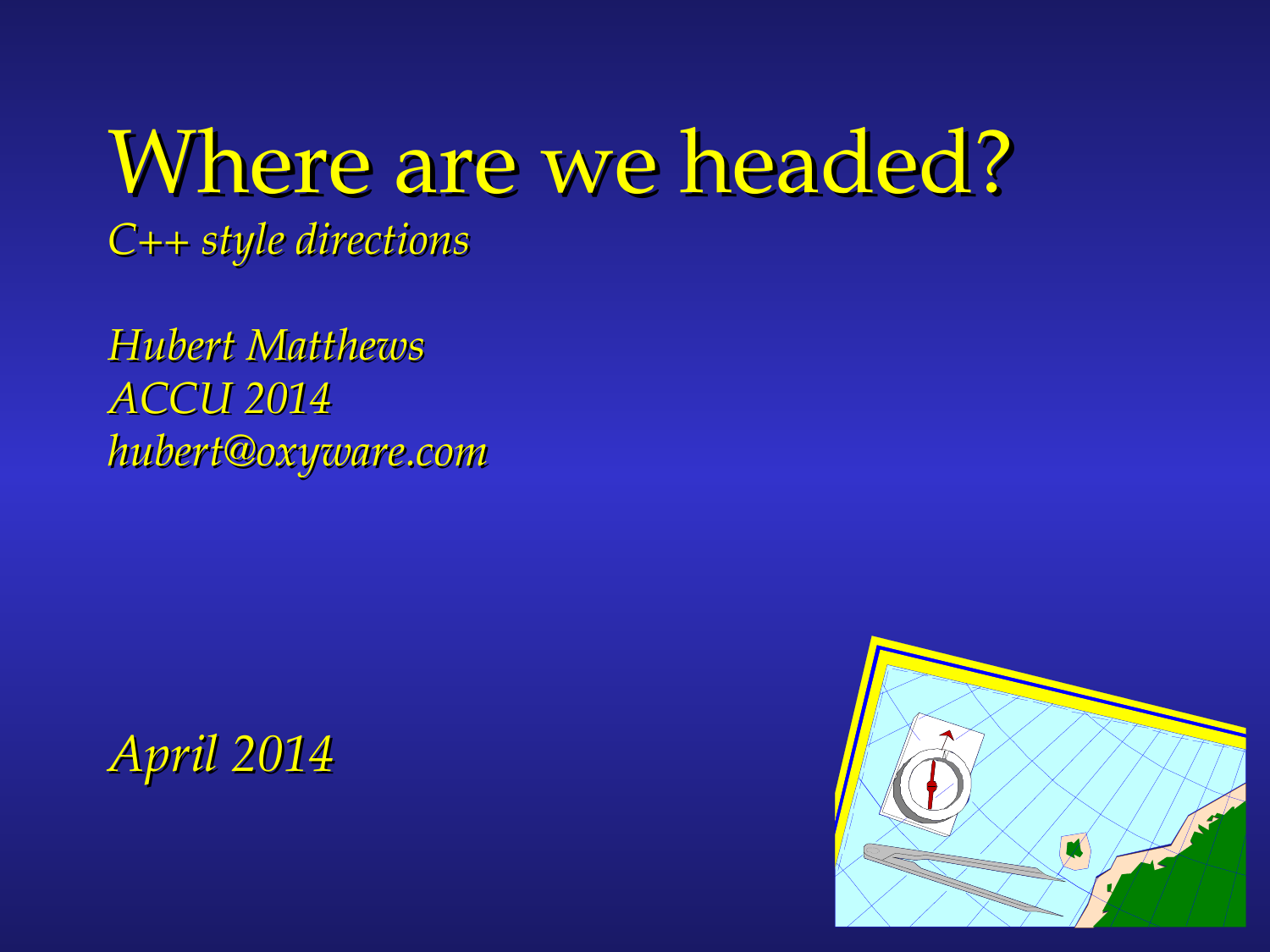

# Who? Why?

## How?

Copyright © 2014 Oxyware Ltd 2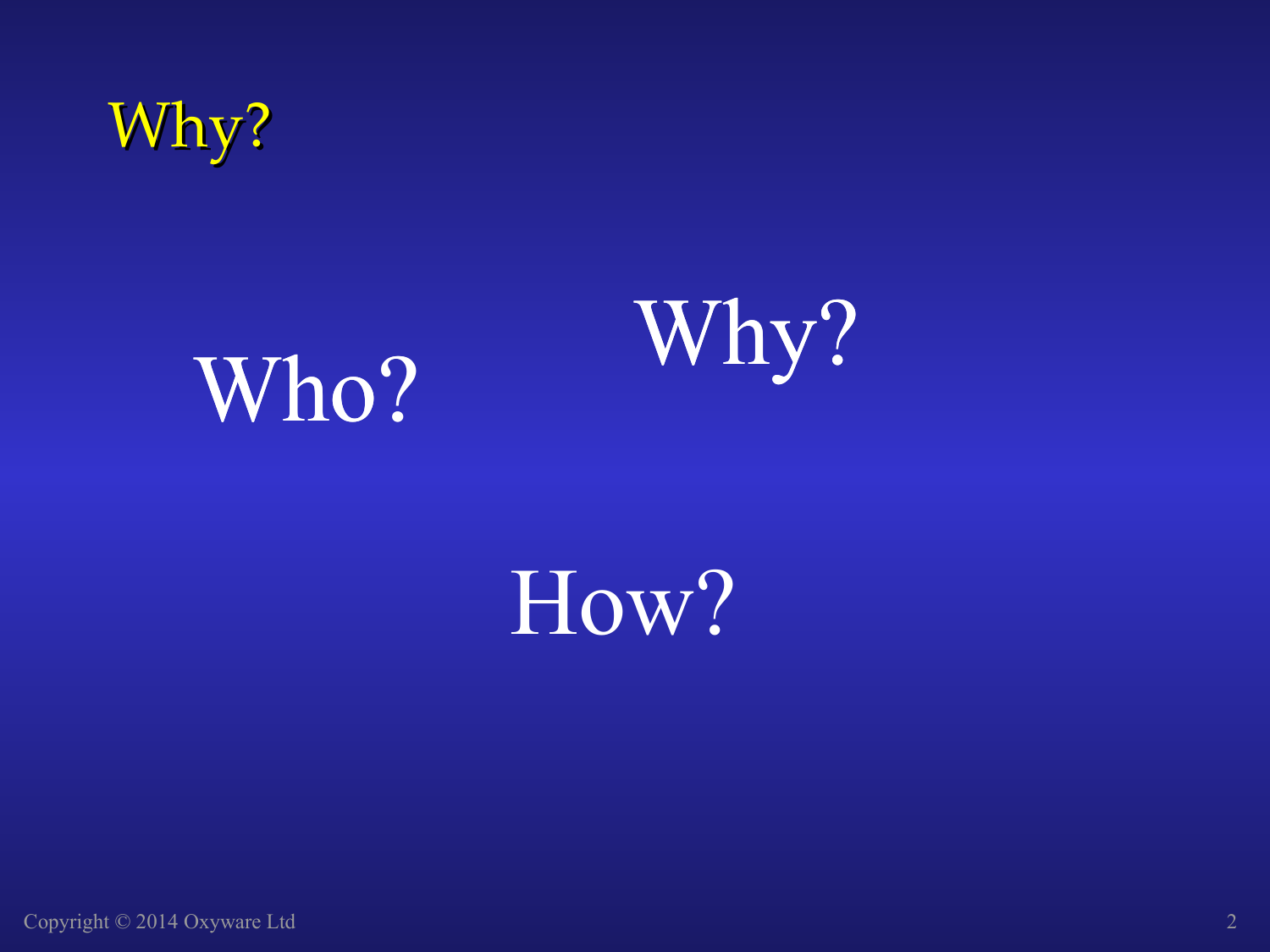#### Some questions

- What makes C++ different to other languages?
- What has been added in C++11 to make it even more different?
	- What we have learnt up to now and how it's all changing
- What are the implications of the new features?
	- How can we use them effectively?
	- What may we have to learn or even unlearn?
- What does  $C++14$  add to this?
- And where possibly beyond C++14?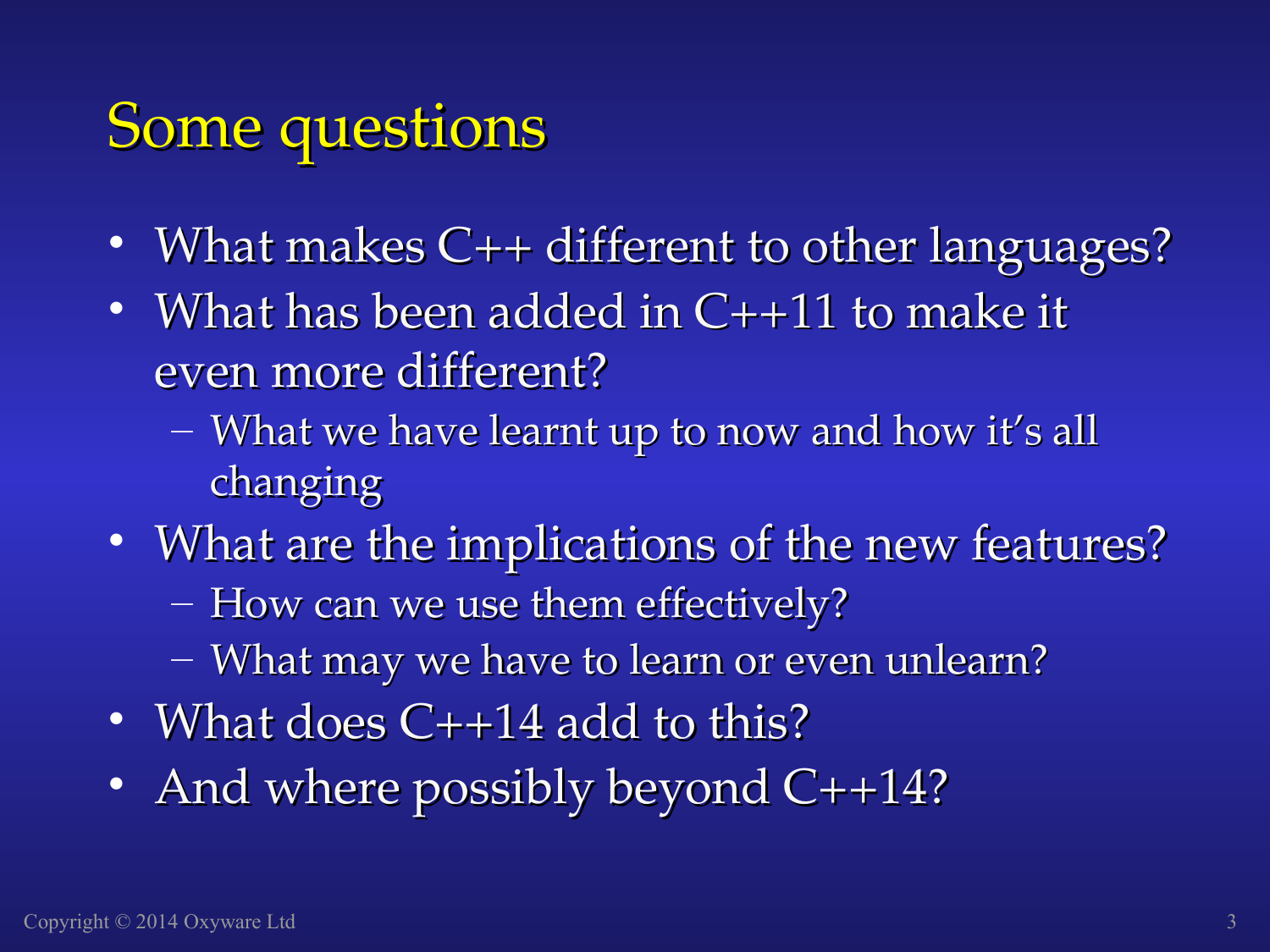#### What makes C++ 98/03 different?

- value semantics  $\rightarrow$  copies + temporaries, copy control copy c/tr, operator=, conversions conversions conversions
- $\overline{\text{destructions}}$   $\rightarrow$  RAII, exception safety, uniform clean up mechanism
- const const safety, const overloading
- references  $\rightarrow$  aliases, fixed, not null
- templates  $\rightarrow$  c/tr helpers (e.g. make pair), type deduction and generic programming (STL), specialisation metaprogramming, traits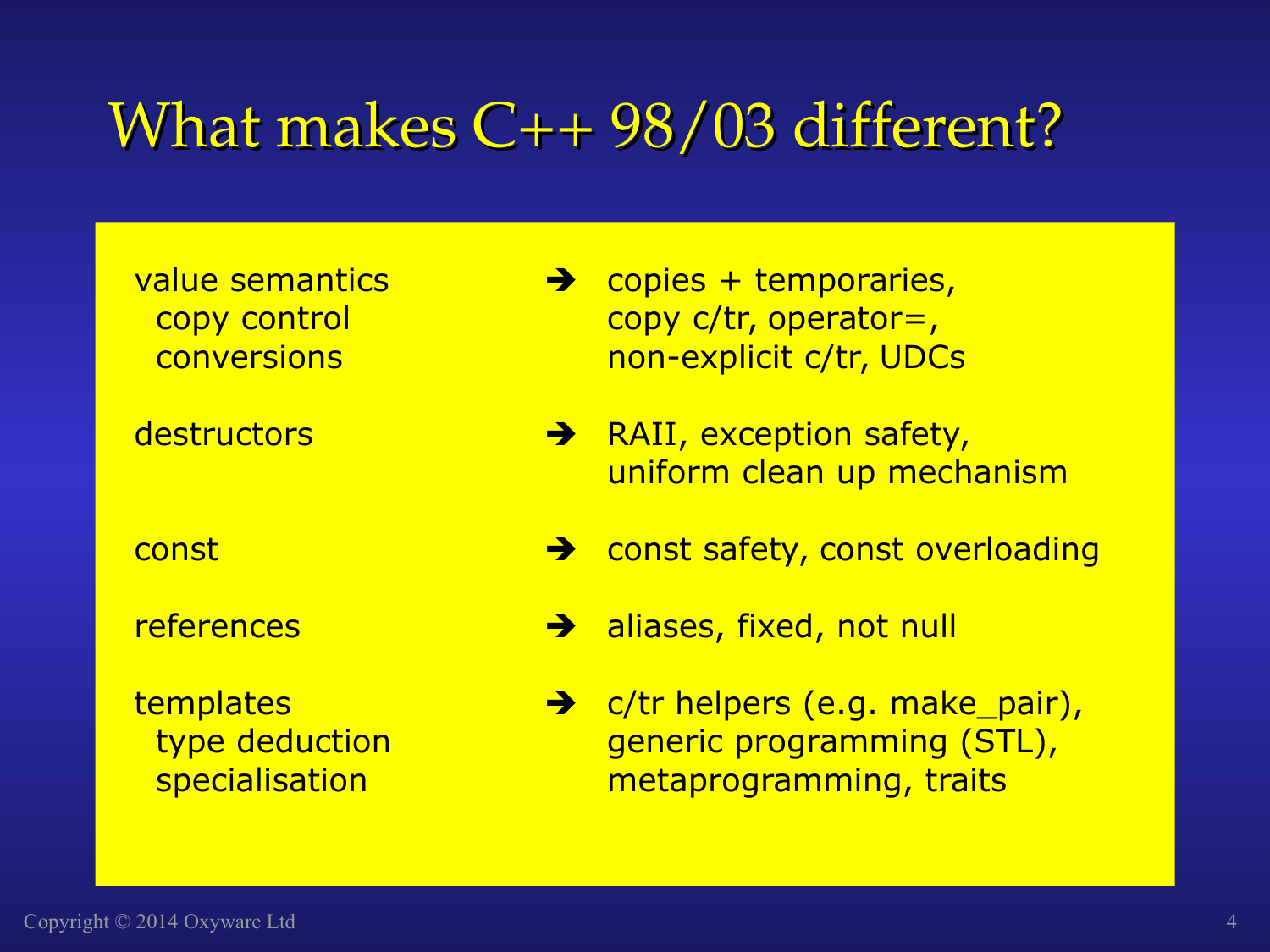#### Value semantics

- Most other languages have reference semantics (or are biased toward them)
	- Objects aren't copied; only pointers
	- Java/C#: null, NullPointerException, cloning
	- Garbage collection requires tracking which pointers are reachable
	- Wrappers around primitives; boxing/unboxing
- C++ has value semantics for every class by default
- Fits well with lexical scoping and stack allocation (original use of auto)

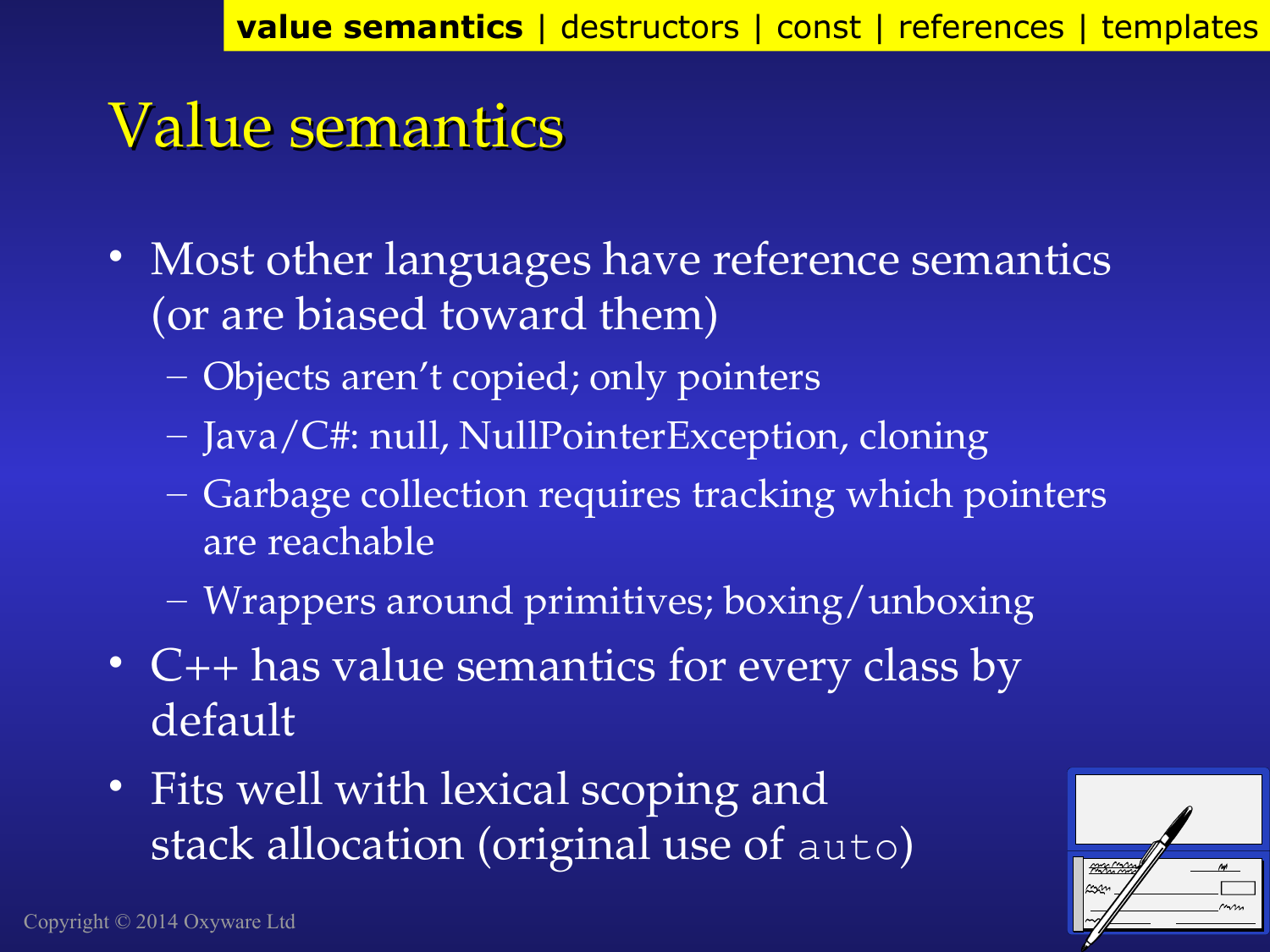### Value semantics (2)

- Conversion between value types is common – nonexplicit c/trs: std::string(const char \*) – user-defined conversions
- Value types using operator overloading  $-$  c.f. .equals() and  $==$  in Java
- STL uses "copy in, copy out" idiom
- Function parameters pass-by-value by default
- Copying and temporaries can be a performance issue (allocate, copy, deallocate)
- Exception safety issues often caused by copying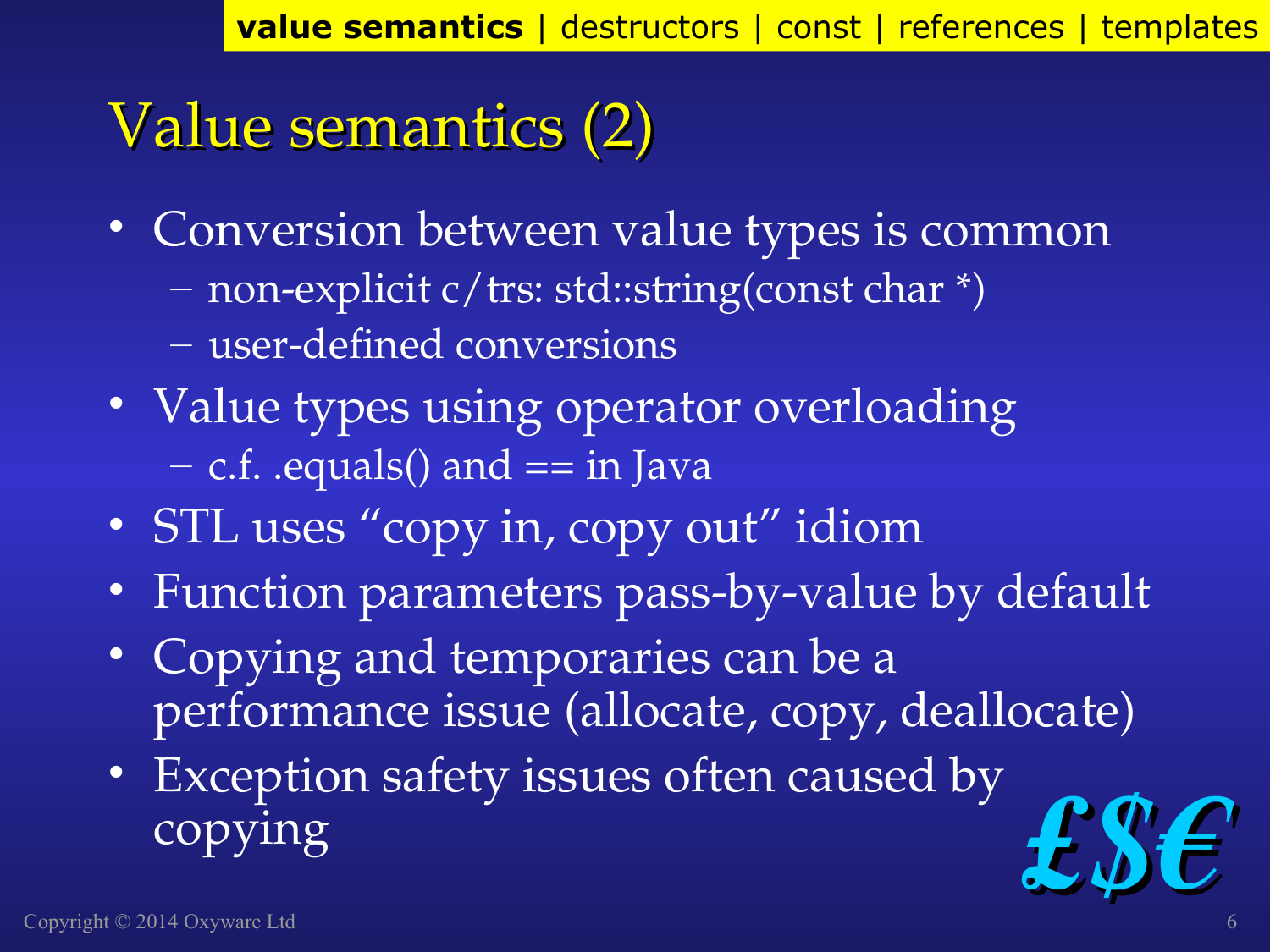#### **Destructors**

- Probably the key feature of  $C++$ 
	- uniform clean-up mechanism for normal and exceptional code (RAII)
- Implicitly called
	- you can't forget to clean up (safe)
	- can be put in a library (again, safe)
	- don't clutter code (code clarity)
	- consequence of value semantics (no GC)
	- c.f. Java's try/finally or C#'s using/IDispose
- Implicitly generated can't not have one!

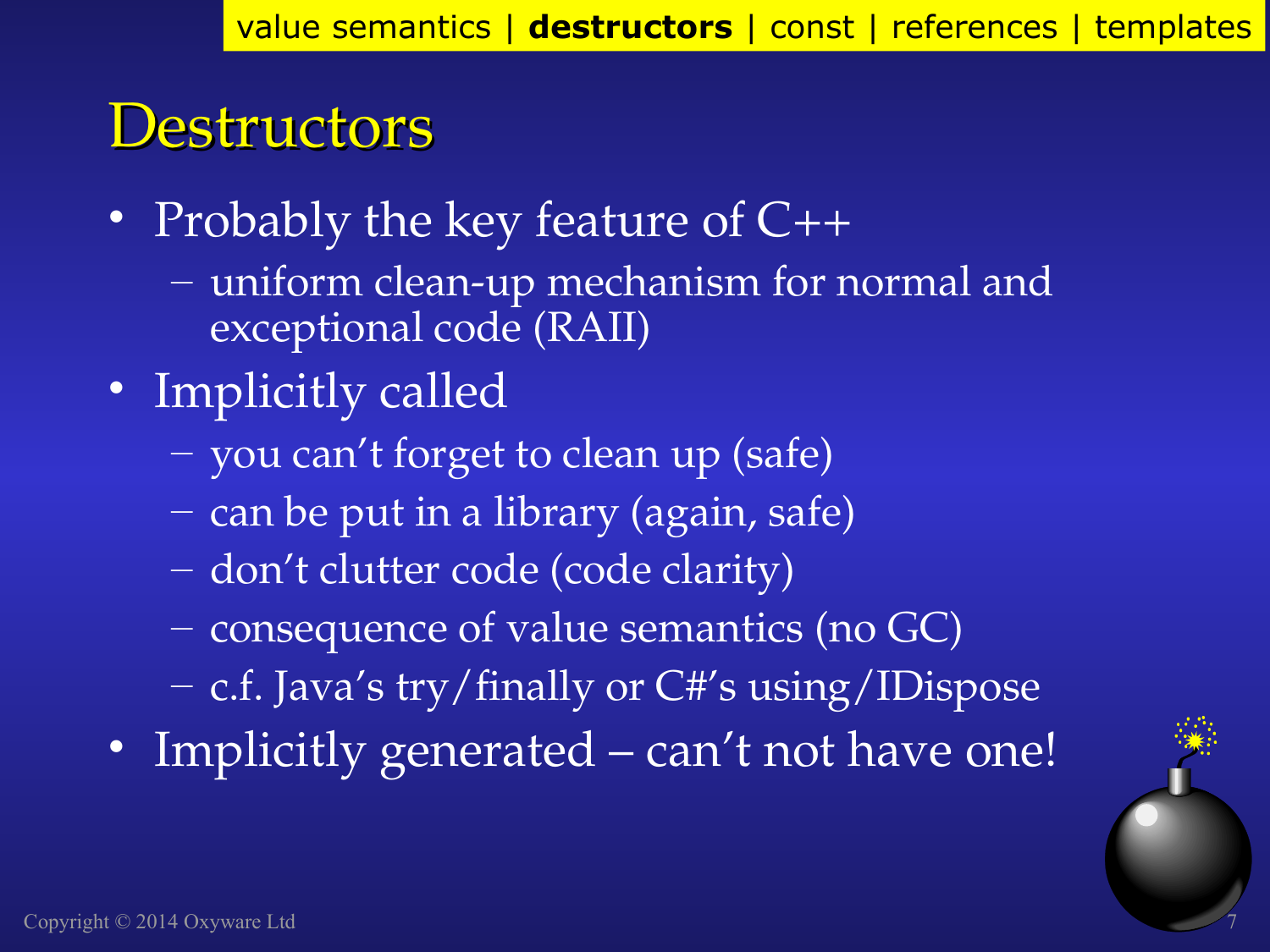#### Const

- Something that C++ takes far more seriously than other languages
	- const safety is viral within a program
- Only really needed in one place in C++03 – binding a temporary to a const reference
- Safe default pass-by-value semantics reproduced by pass-by-const-reference leads to the need for const methods
- Can overload on const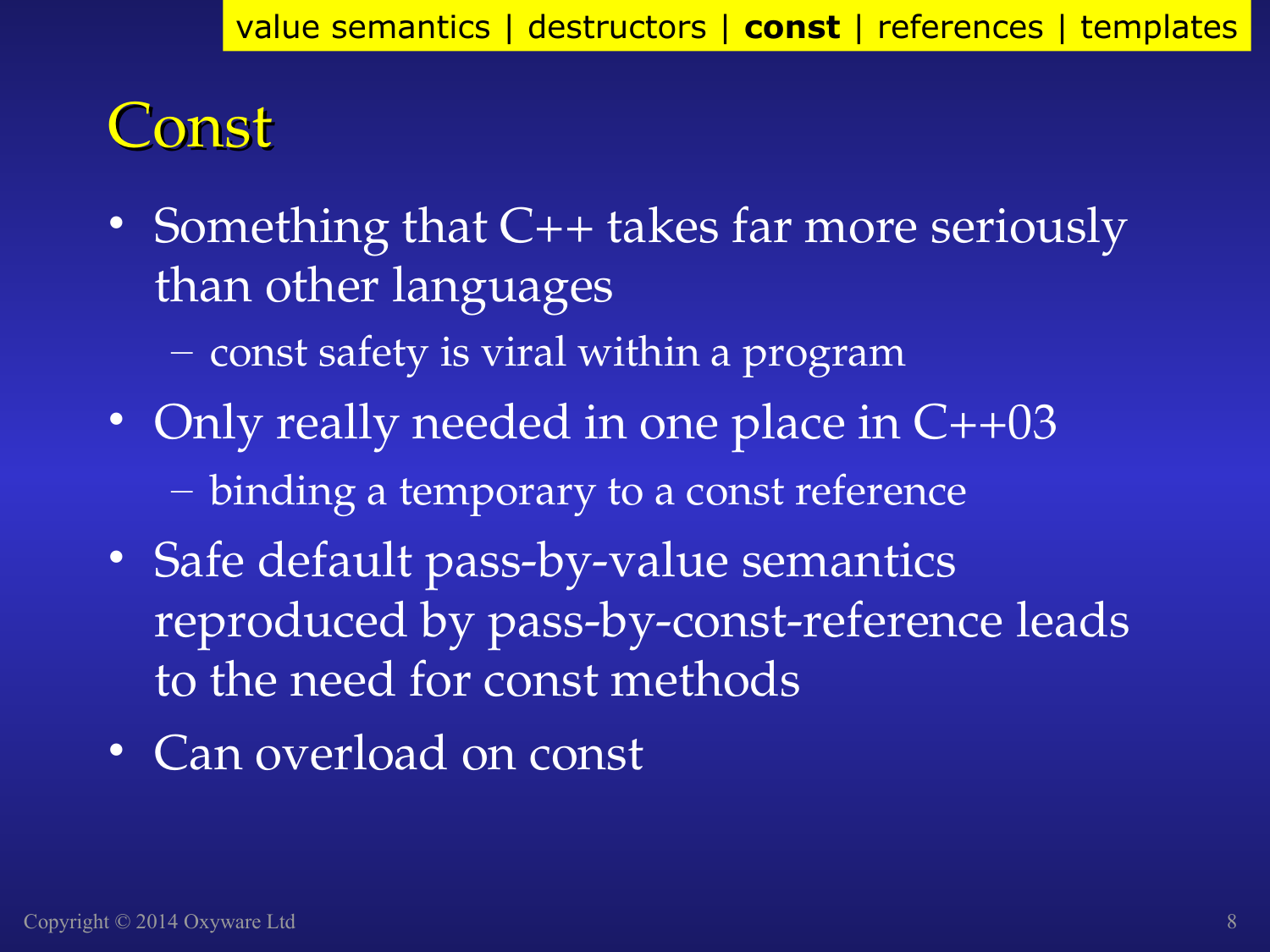#### References

- Explicit aliases for objects
- Needed because of default value semantics – alternative is to use pointers but syntax is horrid
- Compile-time entities
	- no run-time existence (unlike pointers)
- Can't be null
	- avoids String.IfNullOrEmpty() calls
	- no NullPointerException problems

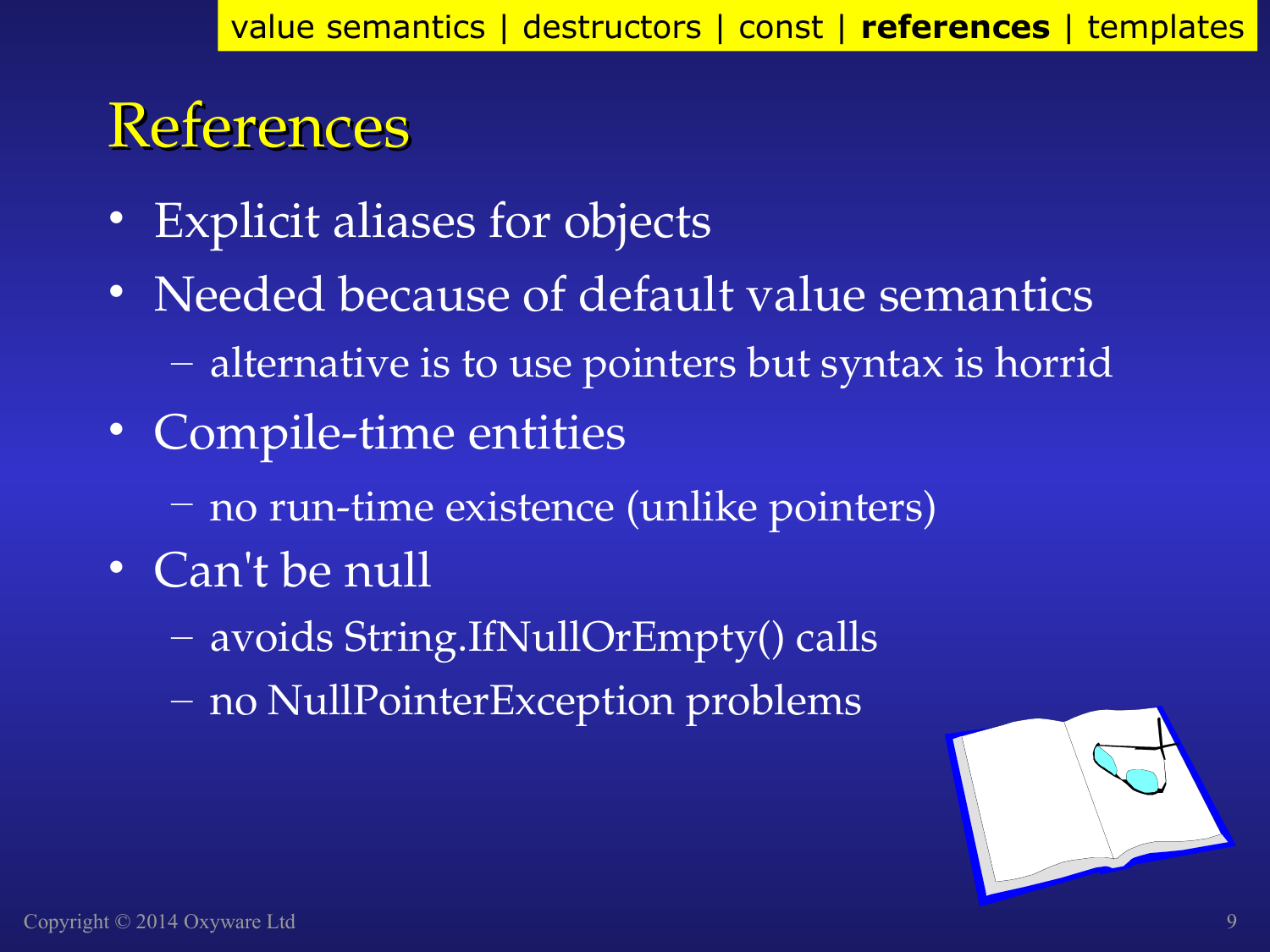### **Templates**

- Way more powerful than generics in other languages
- Source of endless hours of entertainment (and error messages)
- Essentially an accidental programming language within  $C_{++}$
- Two distinguishing features:
	- type deduction of function arguments
	- specialisation of templates

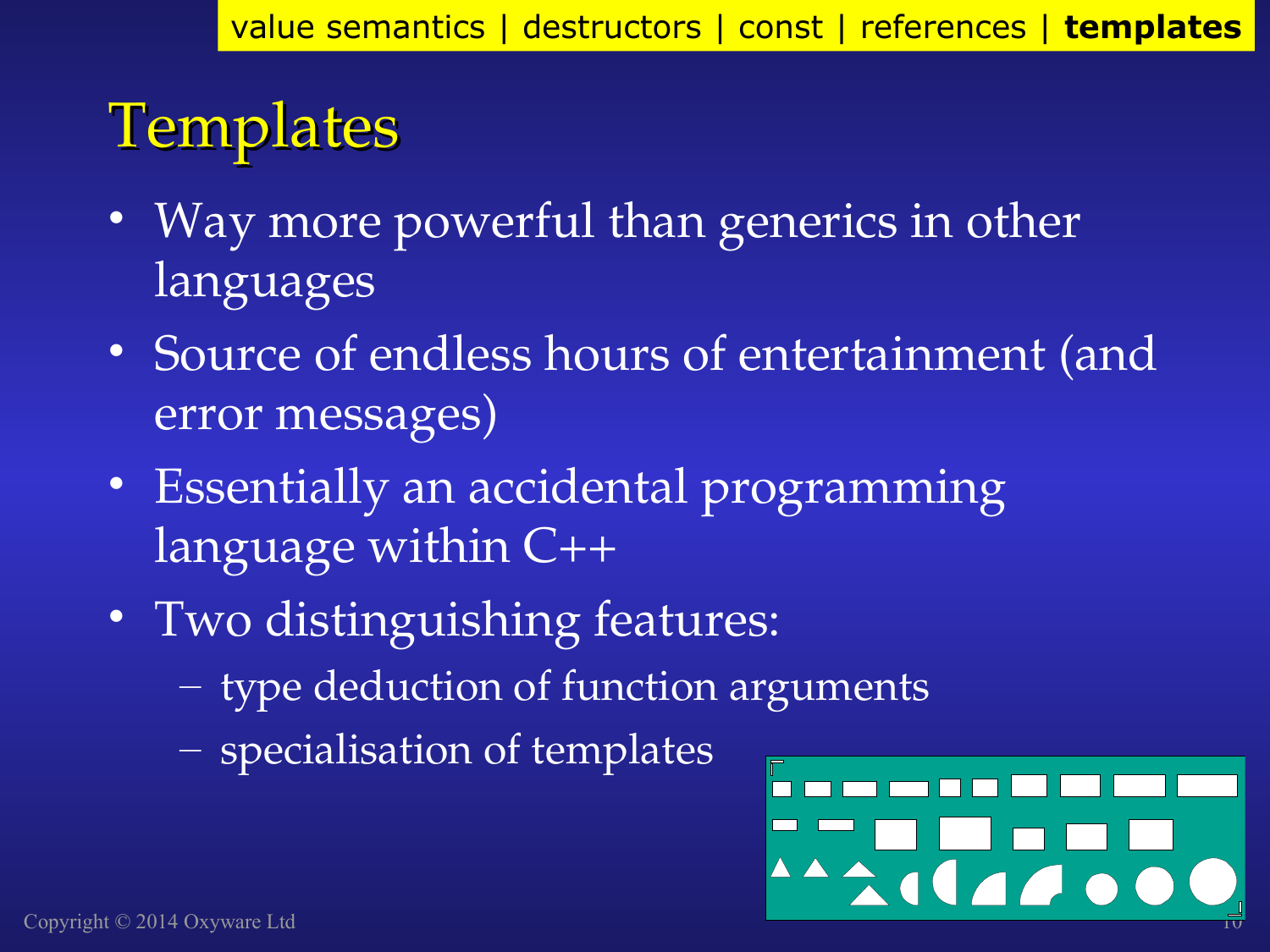### Templates (2)

- Type deduction of function arguments
	- e.g. make\_pair(5, "foo"), sort(v.begin(), v.end())
	- allows for generic code without having to provide explicit types (no < or > required)
- Specialisation of templates
	- allows for different implementations for different argument types
	- compile-time polymorphism
	- traits, type-based lookup tables
	- optimised algorithms (std::distance)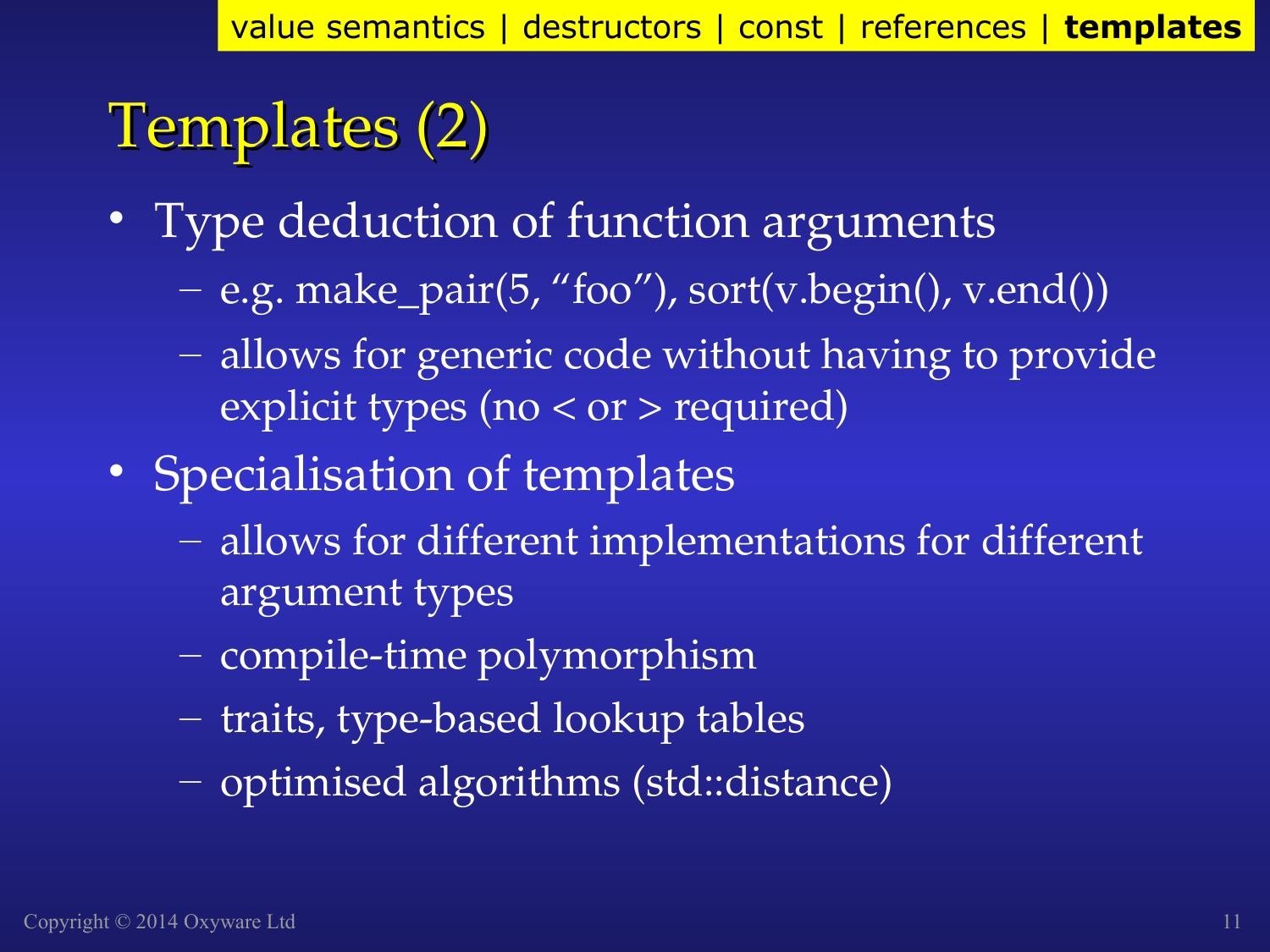value semantics | destructors | const | references | **templates**



- Templates can combine things from different worlds
- Lack of interface contract leads to horrid error messages
- Optimisation possibilities are higher (inlining)

Copyright © 2014 Oxyware Ltd 12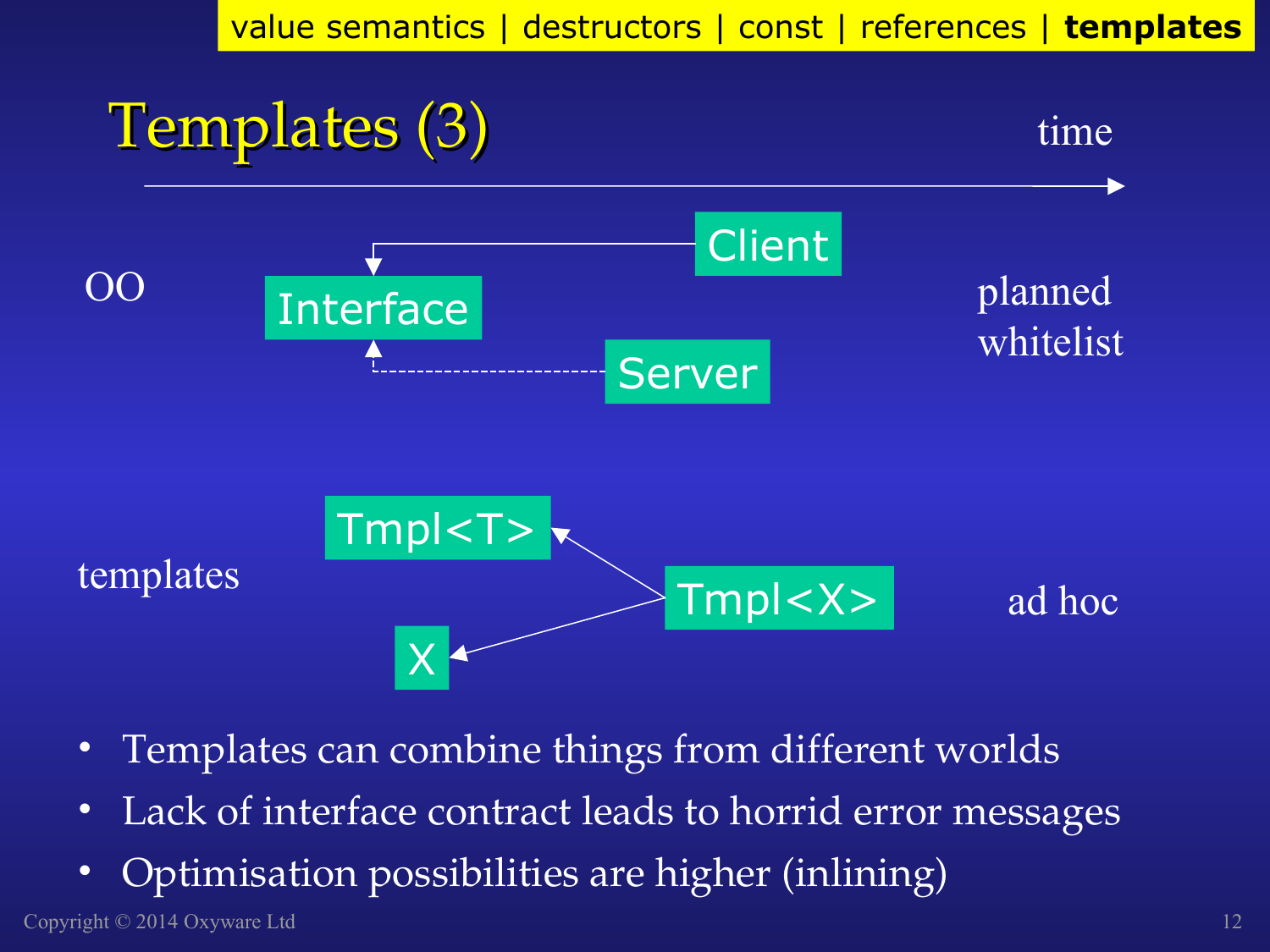#### What makes C++11/14 different?

- value semantics  $\rightarrow$  move and in-place semantics explicit conversions, literals
- $\leftarrow$  destructors  $\rightarrow$  exception safety and move ops
- const constexpr
- references  $\rightarrow$  "2 1/2" types of references
- templates variadic templates, type deduction auto + decltype, "concepts lite"
- $lambdas$  ambdas and big lambdas and big lambdas
- $libraries$  smart pointers, concurrency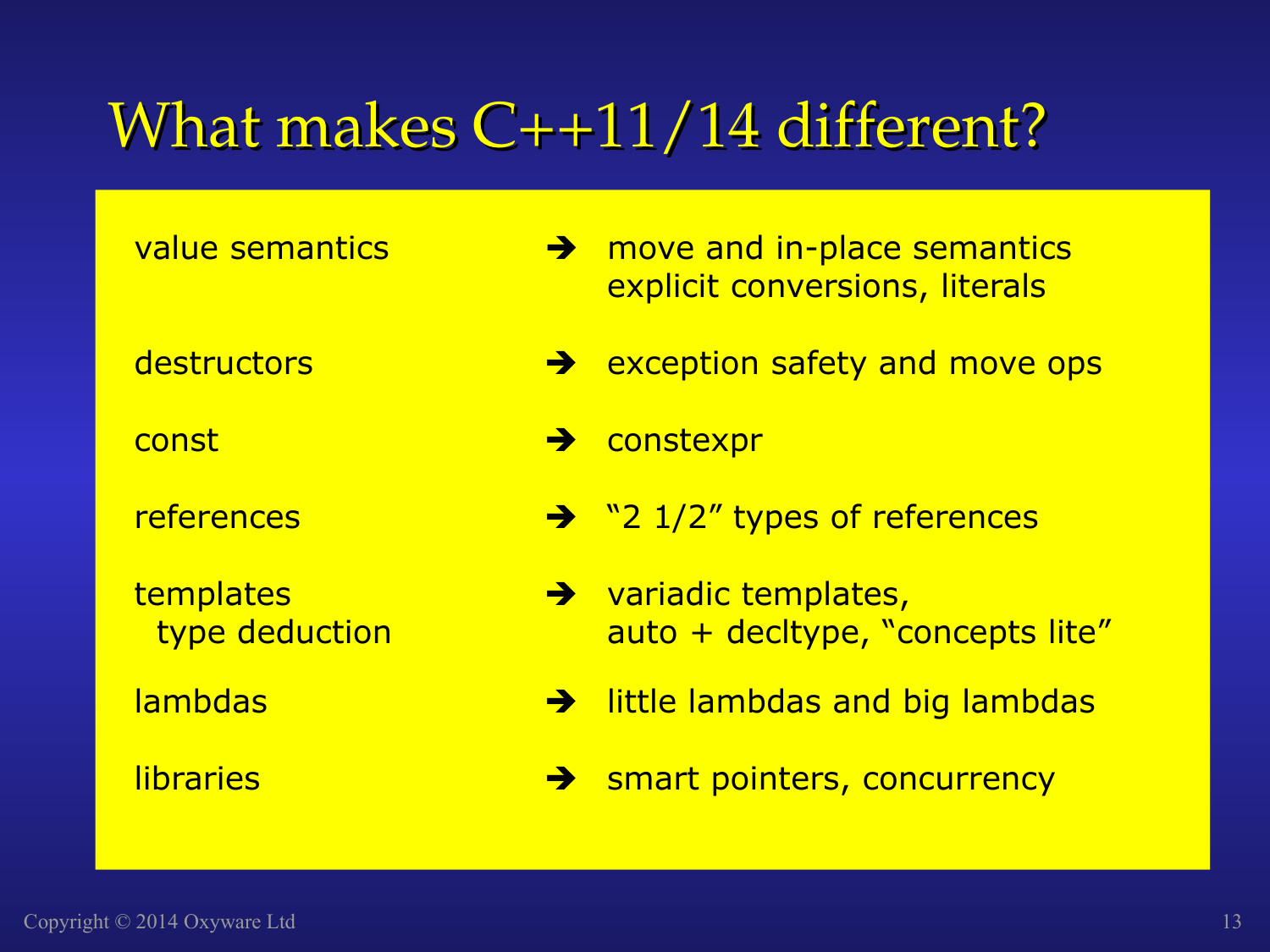#### Taking advantage of move semantics

```
class X {
public:
  // no special functions other than c/trs
private:
int i = 0; // move == copy
std::string s; and all the state of the state state state and copyable
 std::vector<int> v; // similarly
  std::unique_ptr<int> p; // only moveable
};
```
- 1. Get out of the way of the compiler
	- ‒ don't define copy or move operations and the compiler will generates move operations for you
	- ‒ use moveable or copyable types (i.e. not pointers)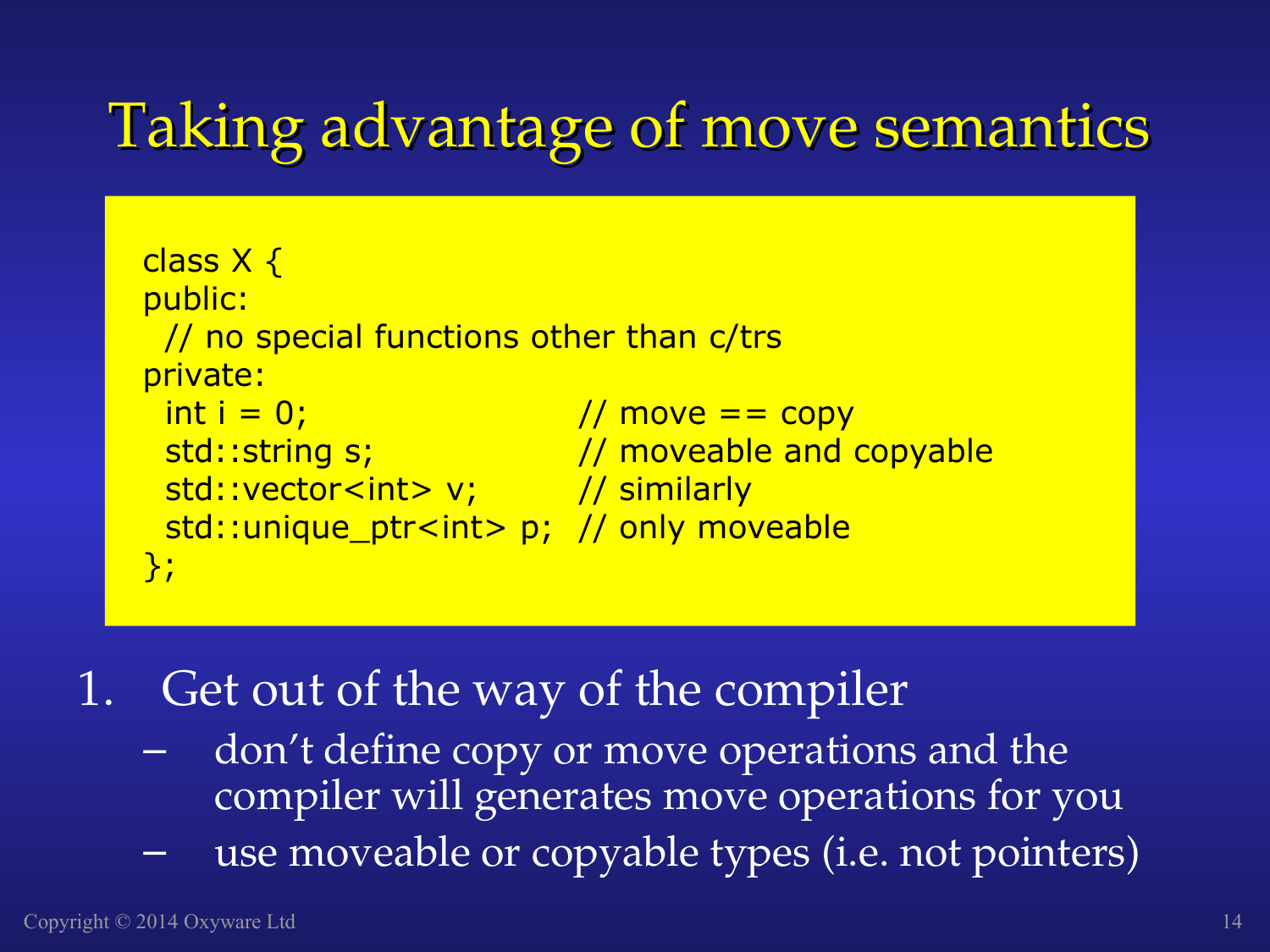#### Taking advantage of move semantics

X createAnX(); void  $f(X x)$ ;

 $f(createAnX())$ ; // allows the temporary X to be moved // if X is move-enabled

- 2. Consider pass/return-by-value for handle-based types
	- caller can optimise the copy
	- PGO/WPO may do this for you anyway
	- $-$  return-value optimisation (RVO) may even eliminate (elide) the move completely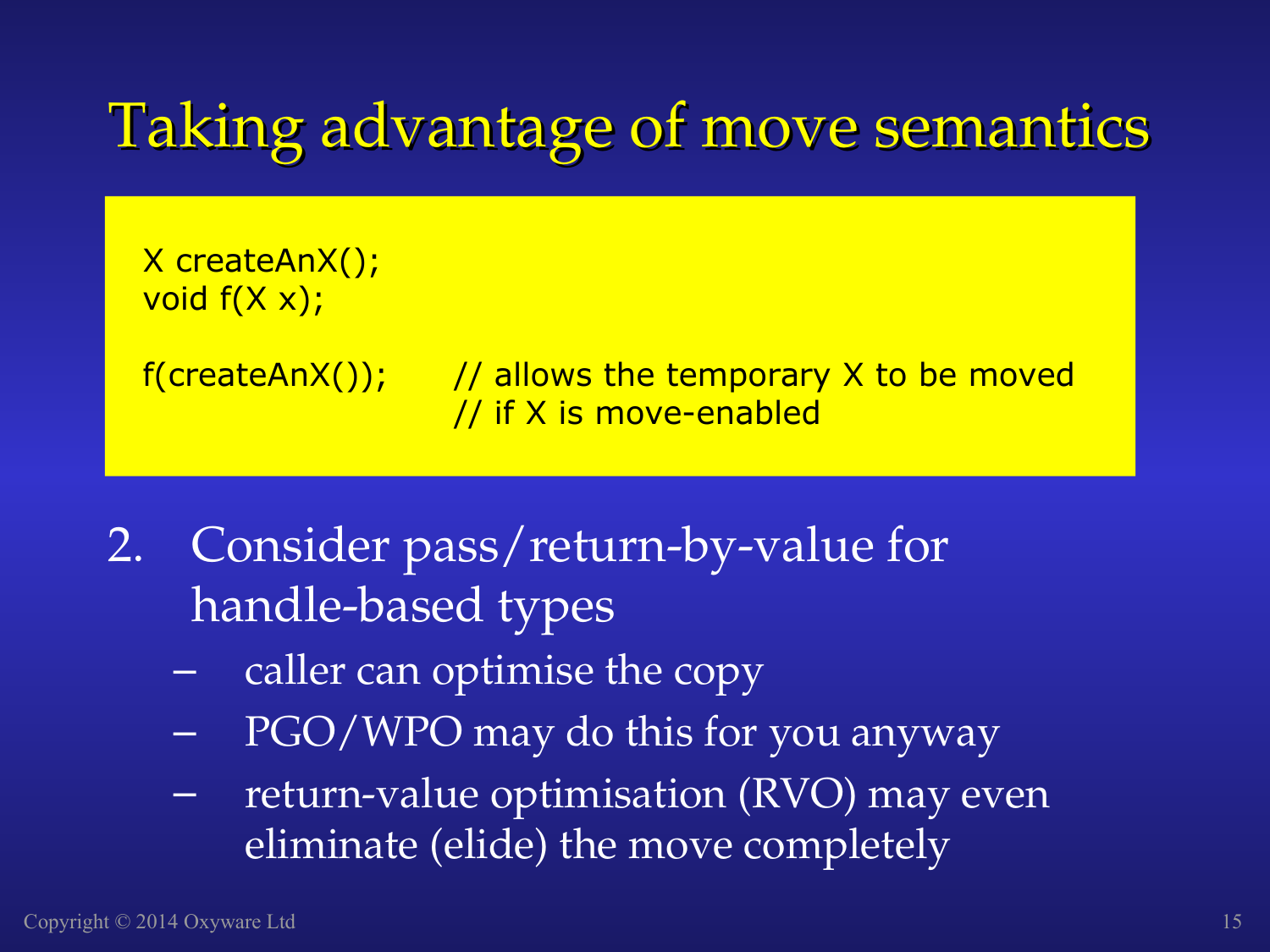#### Taking advantage of move semantics

// instead of repetitive overloading on lvalue/rvalue: // void f(const  $X \& x$ ) { v.push\_back(x); } // copy // void f(X && x) { v.push\_back(std::move(x)); } // move

template <typename T> void  $f(T \& x) \{ v.push_back(stat):forward < T>(x)) \}$ 

3. If move really is an optimisation, use a template with std::forward to preserve lvalue/rvalue-ness instead of having both const  $X$  & and  $X$  &  $\&$  versions

– "deep move" requires doing this down the whole call stack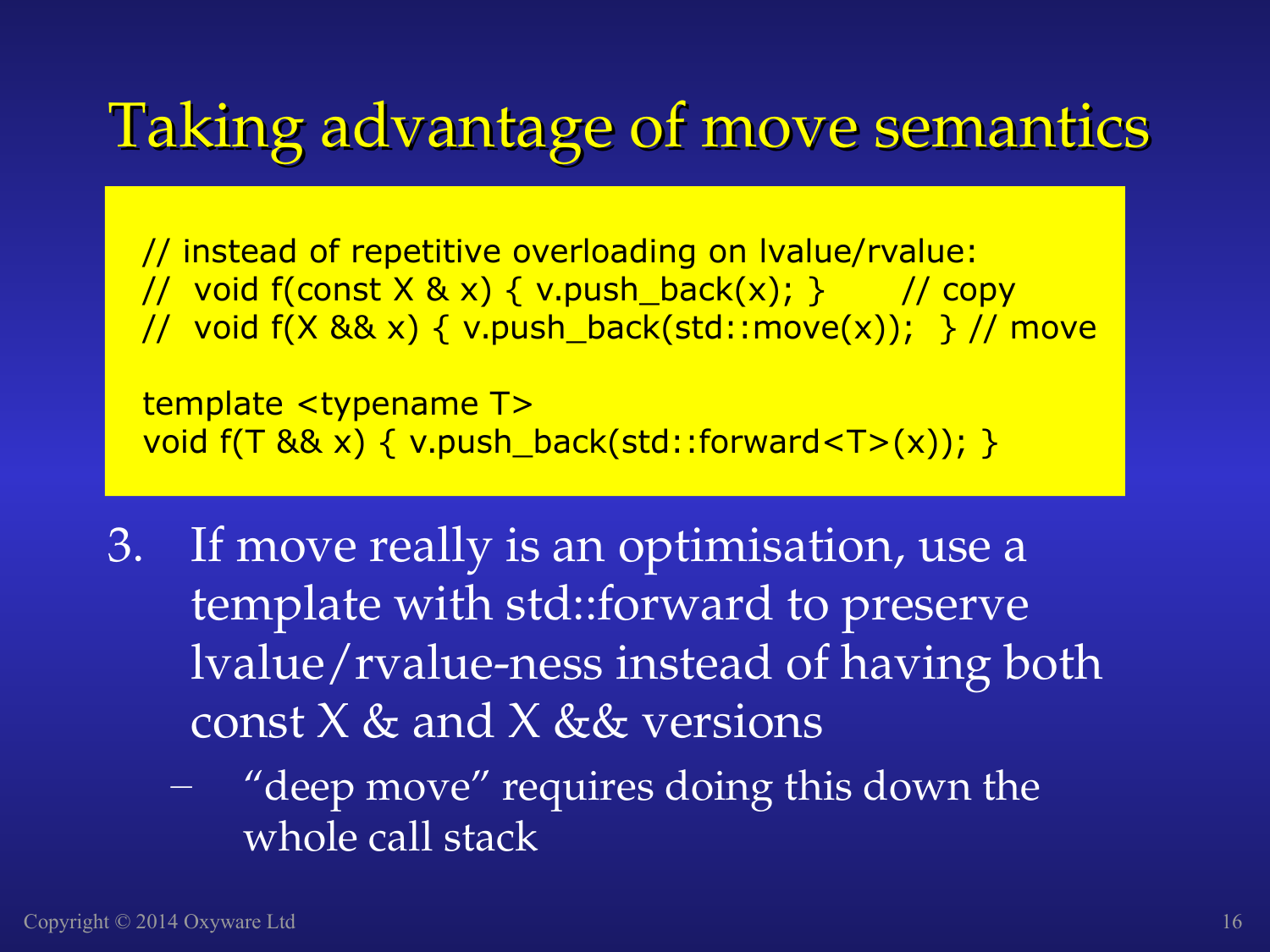### Move and std::swap

```
template <typename T>
void std::swap(T & a, T & b) 
      noexcept(/* move ops don't throw */)
\{T temp = std::move(a);
  a = std::move(b);b = std::move(temp);}
```
- Exception-safe code relies on nothrow swap
- If move ops can throw, std::swap can throw
	- Move operations that can throw are dangerous!
- Replace member swap with std::swap for nothrow movable types

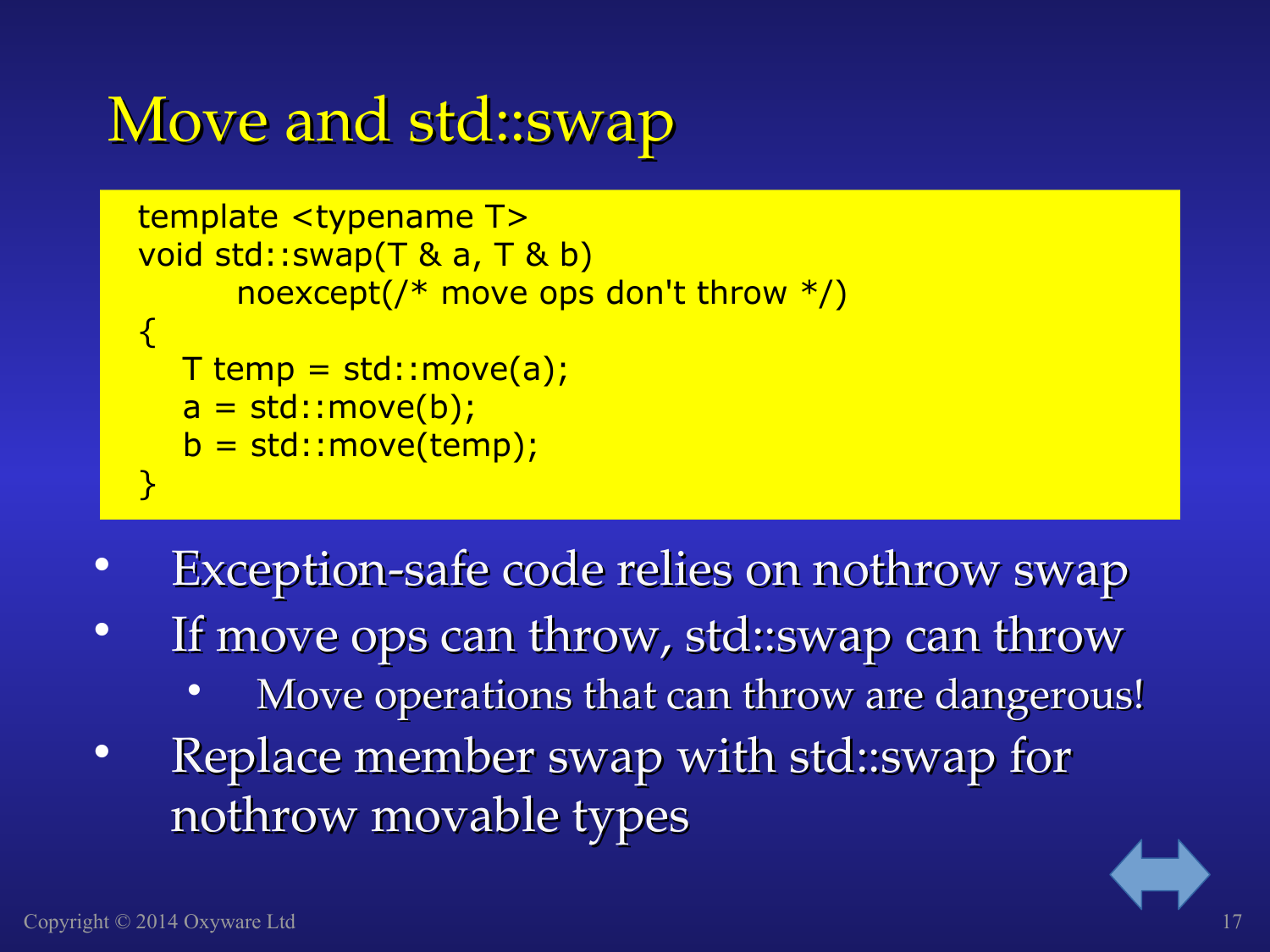### Move-only types

 $std::vector //  $C++98/03$$ 

std::vector<std::thread> vt; // C++11

- Introduction of move-only types (std::thread, std::unique\_ptr, std::ostream, etc) simplifies object lifetime management
- Raises issues of what a move-from object should contain
	- not a problem for "move as optimisation" as robbed-from temporaries aren't visible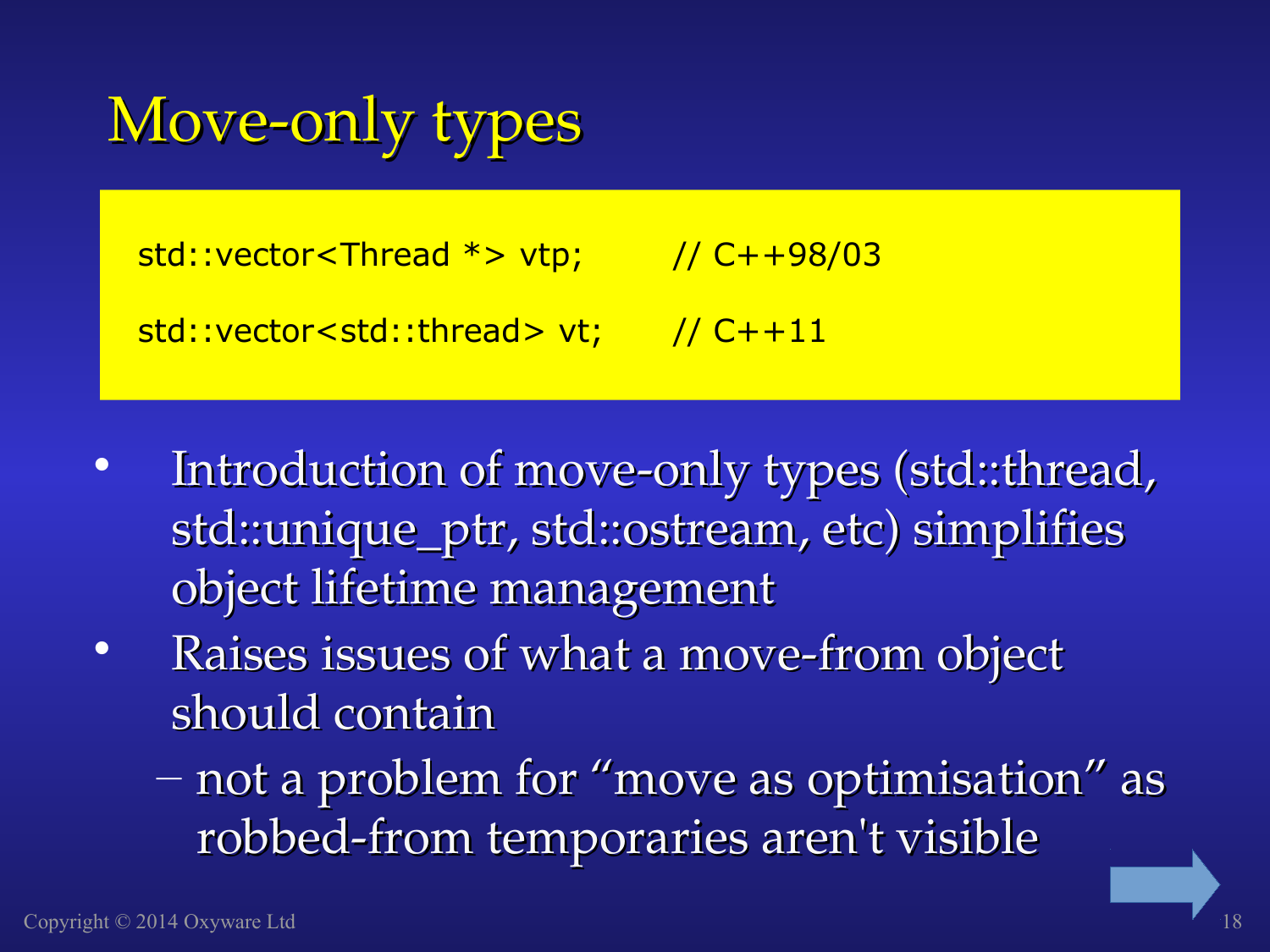#### Move and std::vector

• std::vector::push\_back may have to reallocate

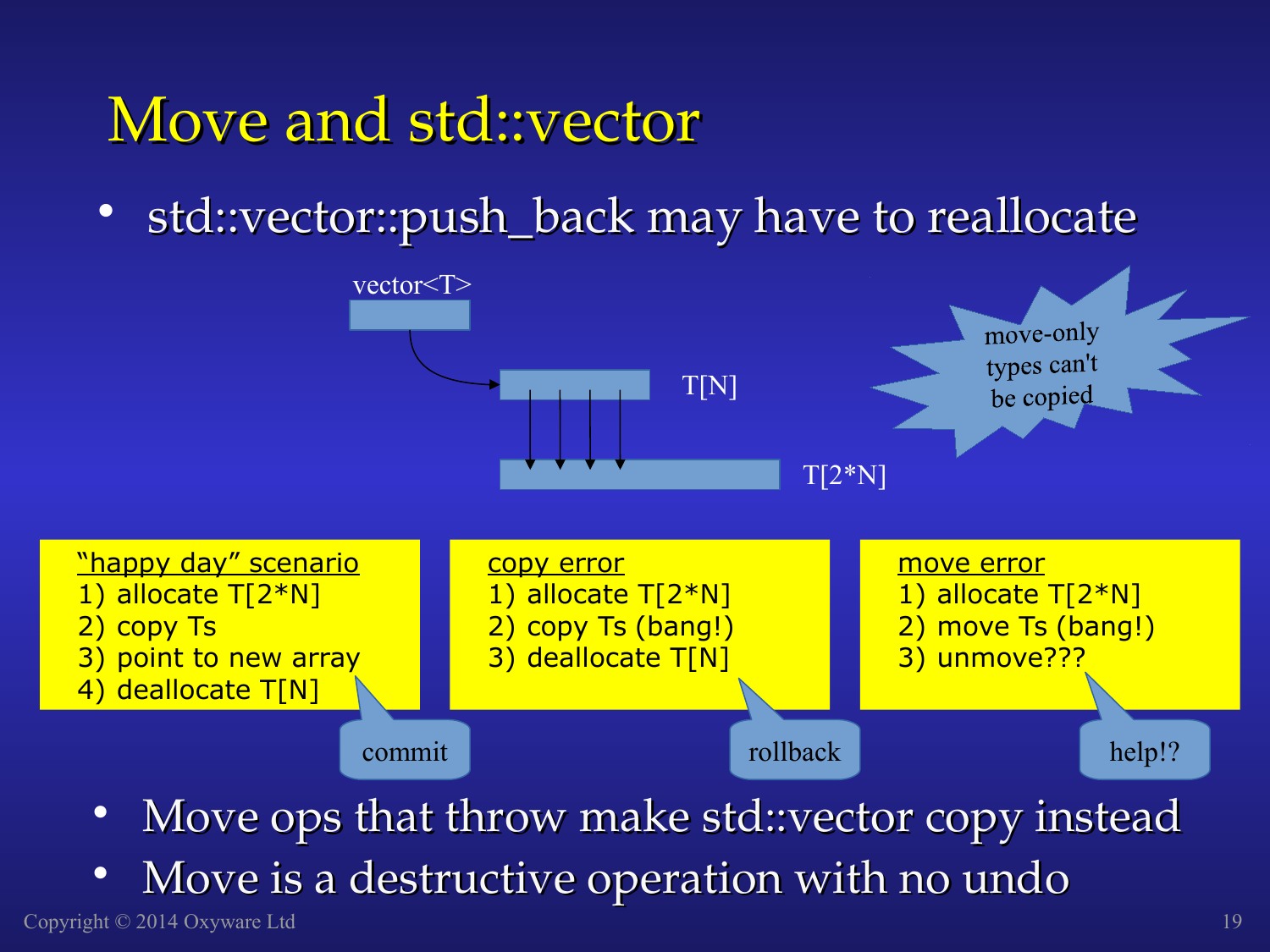#### Move and non-move variants

```
struct X \{ X(X 88) \text{ noexcept} \text{(false)} \}
```
 $\frac{1}{X} \times 1 = \frac{1}{2}$  (1); // compilation error

```
template <typename T>
struct stack {
   template <typename U=T>
  typename std::enable if<std::is_nothrow_move_constructible<U>::value, U>::type pop()
  \{ return U(); }
   template <typename U=T>
  typename std::enable if<! std::is_nothrow_move_constructible<U>::value, void>::type pop()
   {}
};
int main() \{stack<int> si:
  stack<X> sx:
  int i = si.pop();// not strongly ES
                                                        T stack<T>::pop() { 
                                                          return data[--index]; 
                                                        }
```
#### • Return by value can be made exception safe using traits

Copyright © 2014 Oxyware Ltd 20

sx.pop();

}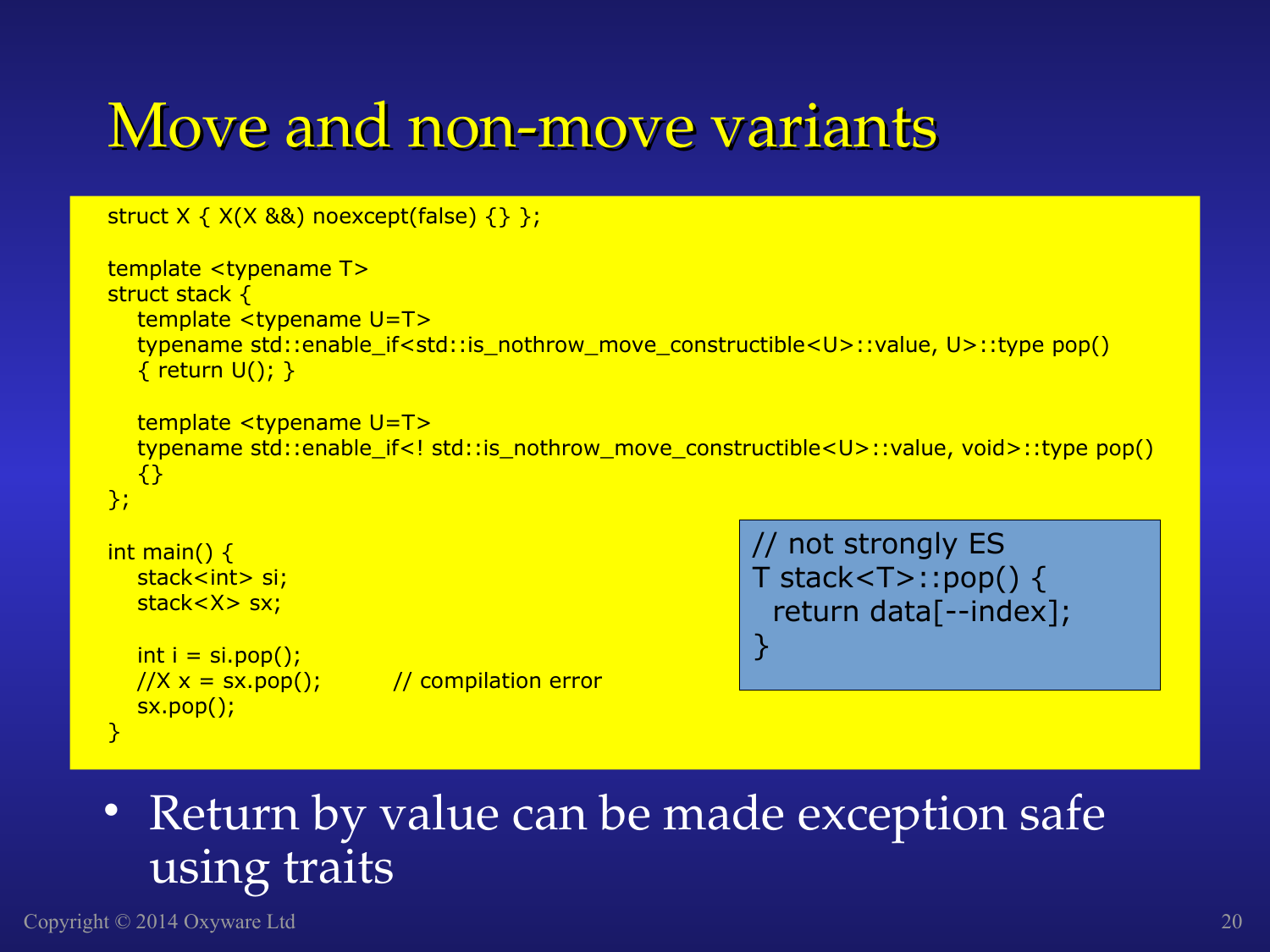#### Beyond move – in-place semantics

// instead of copying/moving into a container, get the // container to create the object for you in-place // // v.push\_back(x);

v.emplace\_back(param1, param2); // pass params to X's c/tr

- C++11 containers can create elements in-place, avoiding the copy/move completely
	- RVO  $\rightarrow$  move  $\rightarrow$  copy for return values
	- emplace  $\rightarrow$  move  $\rightarrow$  copy for containers
	- caller optimisation  $\rightarrow$  move  $\rightarrow$  copy for inputs
- Optimisation hierarchy (emplace, move, copy)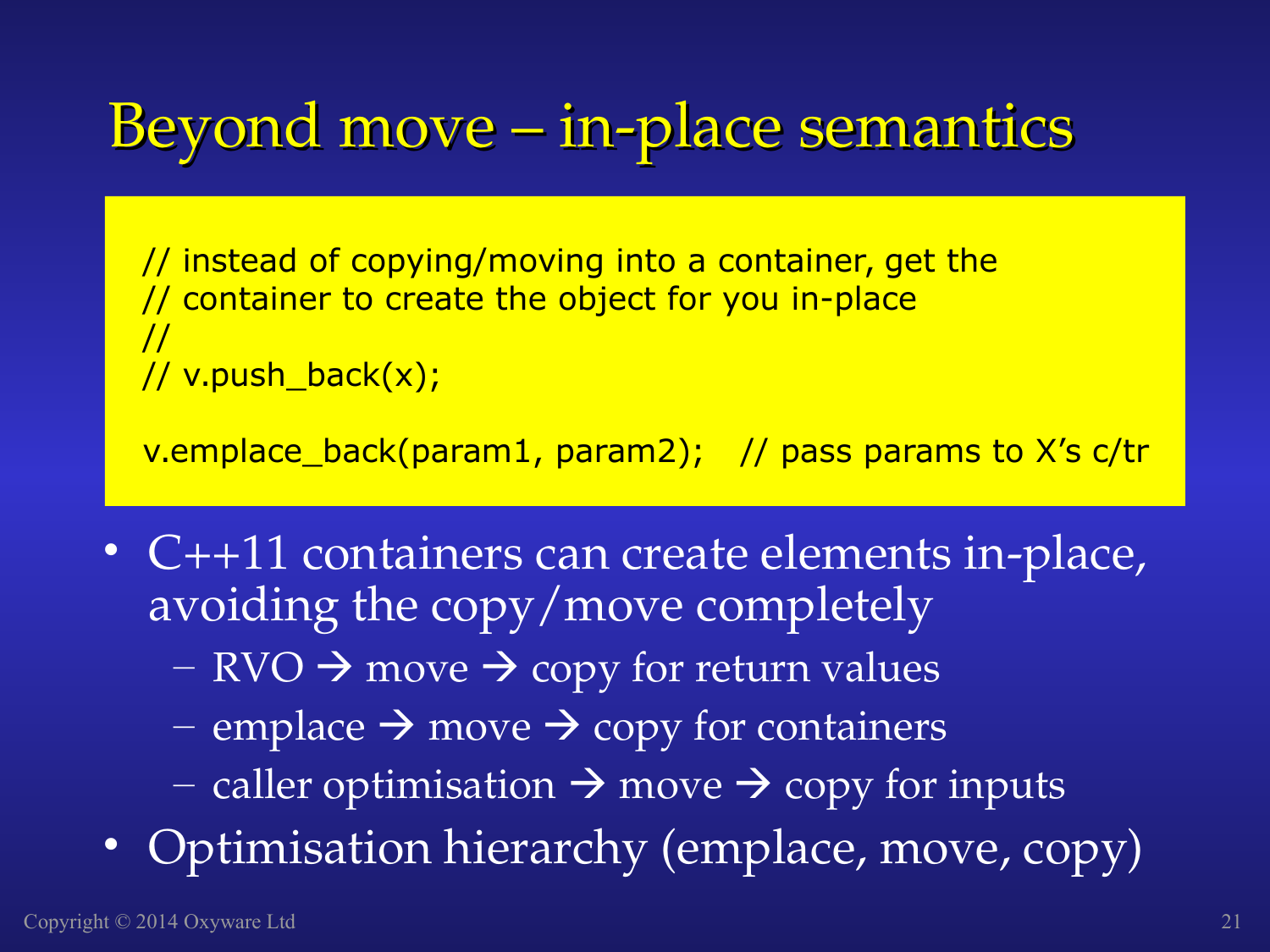### Constexpr – const on steroids

```
template <int N> // C++03
struct Fact {
 static const int result = N * Fact<N-1>::result;
};
template <> 
struct Fact<1> {
 static const int result = 1;};
int array[Fact<5>::result];
                                   constexpr int fact(int n) \{ // C++11
                                     return n == 1 ? 1 : n * fact(n-1);
                                   } 
                                   // can have only a return statement
                                   constexpr int fact(int n) \{ // C++14
                                     int acc = 1;
                                     for (int i = 2; i < n; ++i) acc * = n;
                                      return acc;
                                   }
                                   int array[fact(5)];
```
- Can apply to functions, c/trs and literals
- C++14 extends syntax and lifts some restrictions
	- $-$  can replace compile-time calculations done using template metaprogramming or macros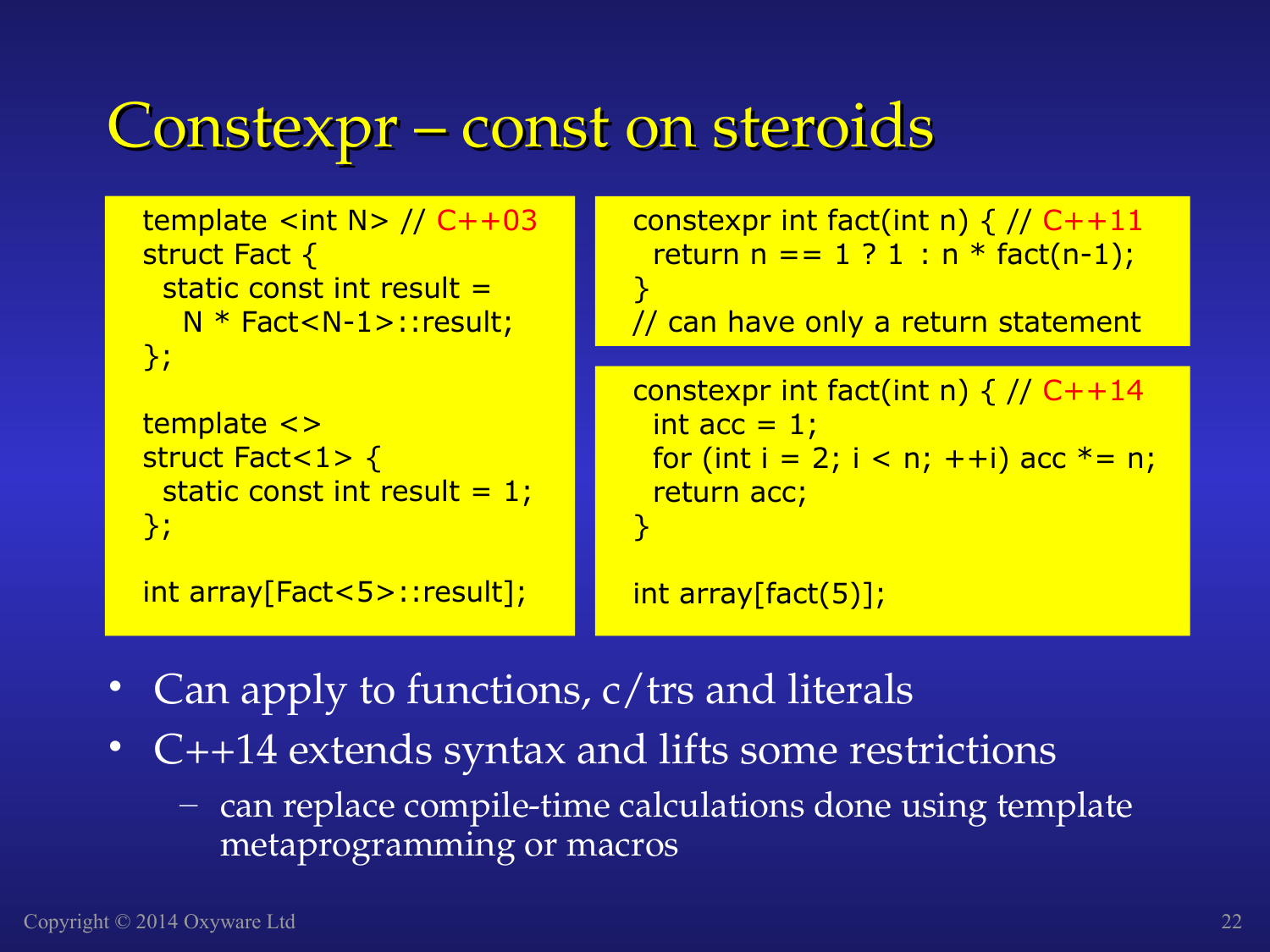#### Constexpr – const on steroids

```
struct Kilo {
  constexpr Kilo(double d) : d{d}
  double d;
};
constexpr Kilo operator"" _kg(long double d) { return Kilo(d); }
auto k = 3.45 kg;
```
- Can now create compile-time constants of user-defined types
	- type safety
	- all conversions done and checked at compile-time
	- no temporaries
	- no multi-threading race conditions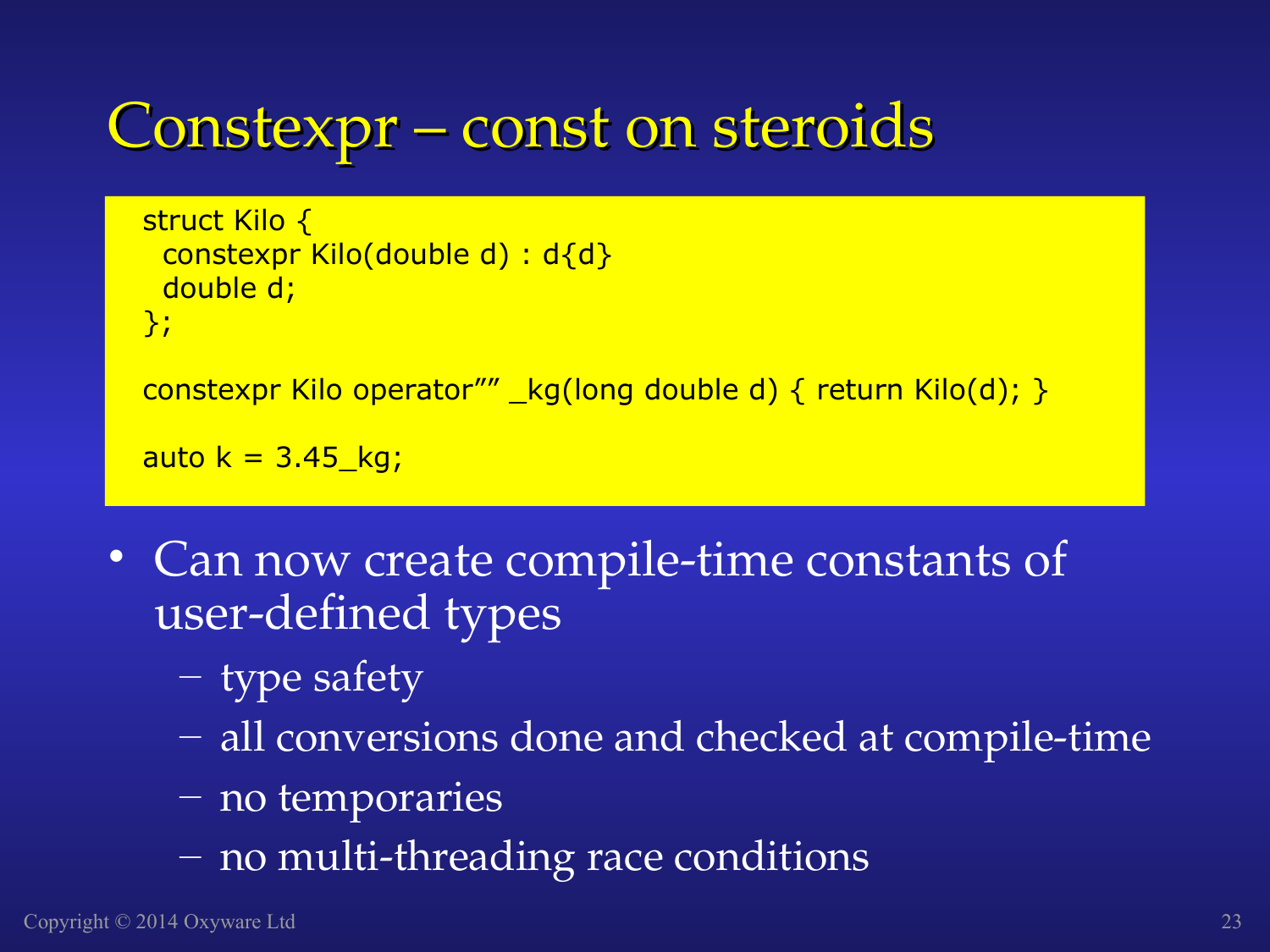#### Constexpr – const on steroids

```
enum class UnitType { kiloType, metreType };
```

```
template <UnitType U>
struct Unit {
  explicit constexpr Unit(double u) : u{u} {}
   const double u;
```

```
auto kg = 3.4 kg;
auto m = 5.6 m;
auto d = kg + m; // oops!
  // compiler error
```

```
};
```

```
using Kilo = Unit<UnitType::kiloType; // equivalent of typedef
using Metre = Unit<UnitType::metreType>;
```

```
constexpr Kilo operator"" _kg(long double d) { return Kilo(d); }
constexpr Metre operator"" _m(long double d) { return Metre(d); }
```
- "Type-rich interfaces" for clearer and safer APIs
	- $-$  allows for non-aliased simple types (c.f. Pascal): void sleepFor(Milliseconds ms);
- C++14 has literal suffixes for complex  $(1.2 + 3.4i)$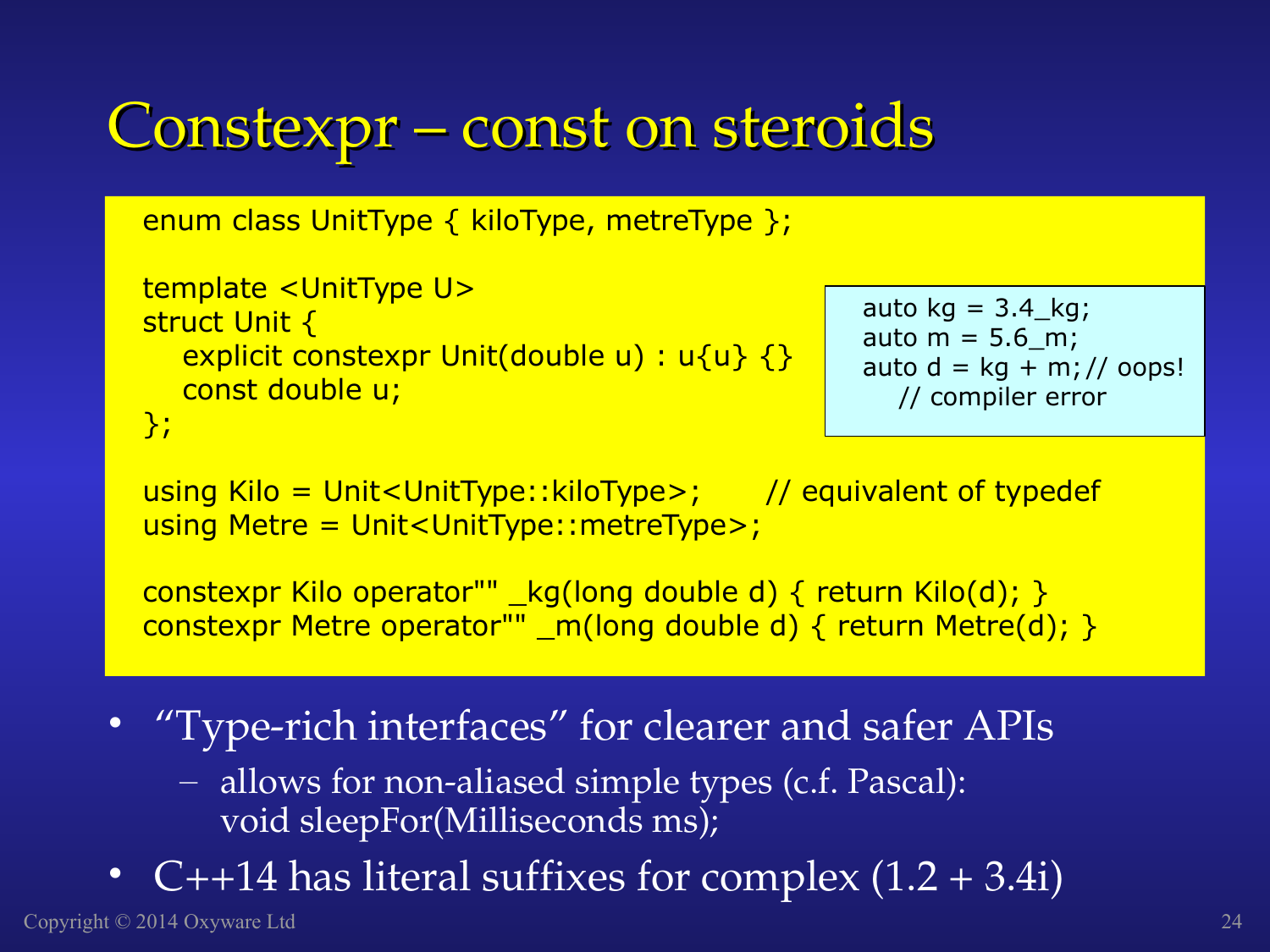### Constexpr – compile-time fun

- In  $C++98/03$  there is no way to go from a run-time value to its type other than by function template argument deduction
- In C++11 decltype can do this (mostly the same)
- Can also be done at compile-time with constexpr
- Allows for a unification of expression with the two languages: templates and run-time language
- C++14's extensions to constexpr make this much more useful and appealing

```
constexpr int f() \{ return 5; \}
```
std::array<decltype(f()), f()> arr; // *std::array<int, 5> arr;*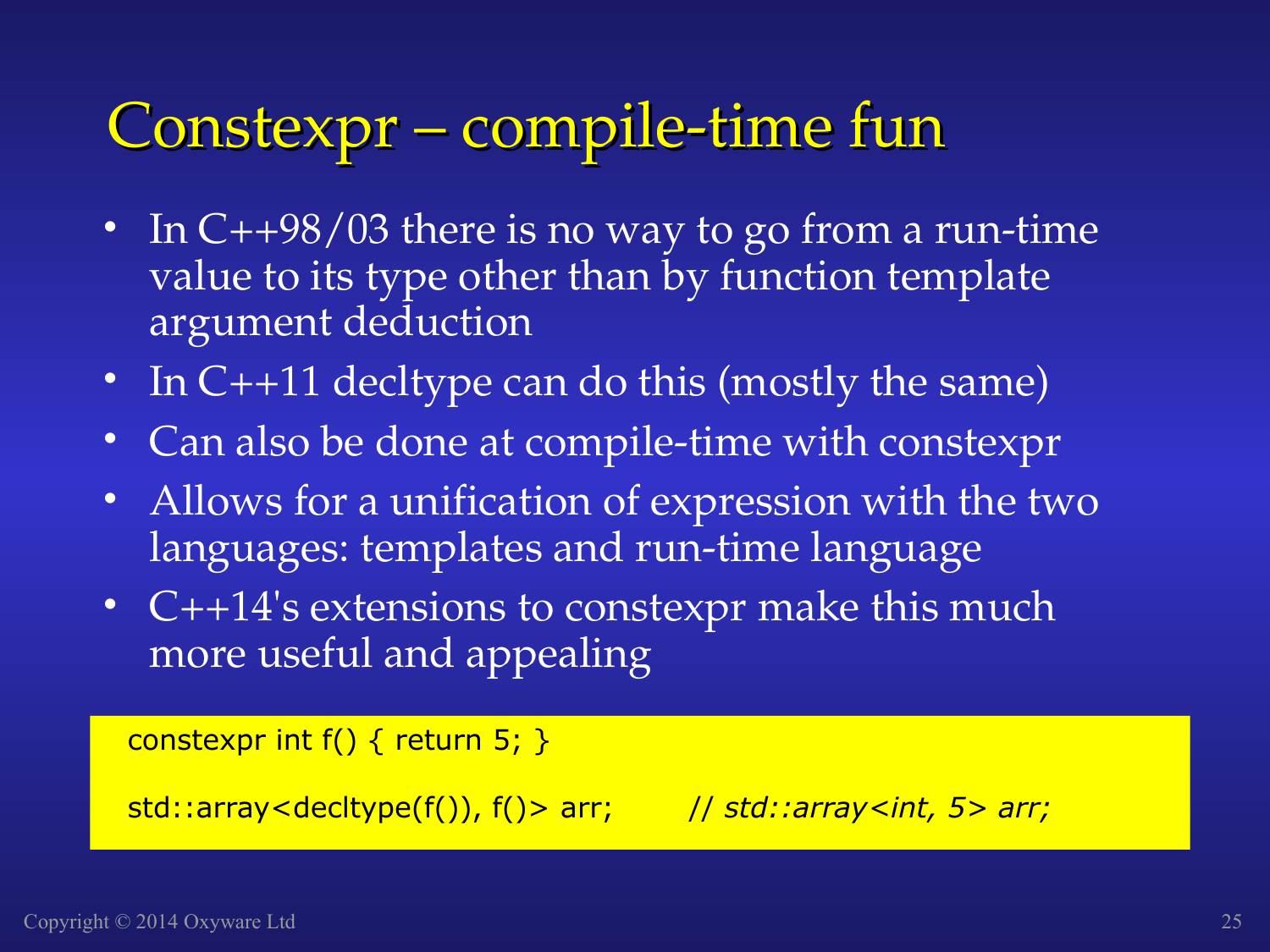```
// the world's smallest unit-testing framework?
  #define CCHECK(x) static assert((x), \#x)
 struct X { 
    X(X 88) noexcept \{\} static void check() {
        CCHECK(std::is_nothrow_move_constructible<X>::value);
     }
 };
Constexpr – unit testing
```
- We can (and should) unit test constexpr code
- Can be done at compile time
- Checks expectations on use and  $i/f$  contract
- Zero overhead on run-time size or speed (assuming a good linker)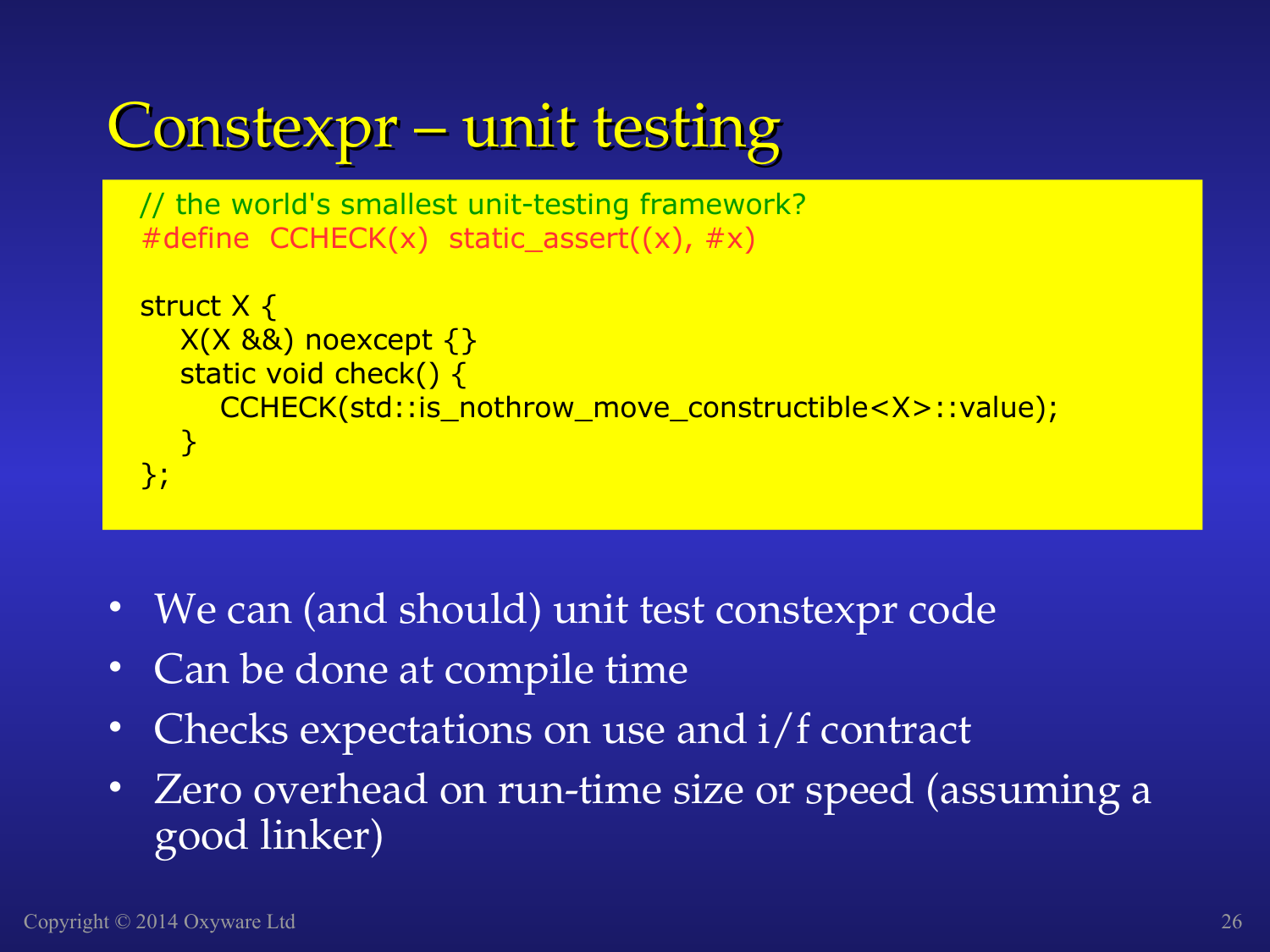### Constexpr – unit testing

// the world's smallest unit-testing framework?  $#define$  CCHECK(x) static\_assert((x),  $#x$ )

|                         | <b>Google Test</b>                        | <b>CCHECK</b> |  |
|-------------------------|-------------------------------------------|---------------|--|
| <b>Test runner</b>      | separate download or library              | compiler      |  |
| <b>Running tests</b>    | optional                                  | mandatory     |  |
| "Decapitate" main       | required                                  | not required  |  |
| Isolate unit            | dependency mgmt                           | not required  |  |
| File/line reporting     | $\_$ FILE $\_$ , $\_$ LINE $\_$<br>macros | compiler      |  |
| <b>Test speed</b>       | can be slow                               | fast          |  |
| Changes to build        | required                                  | none          |  |
| Include header files    | required                                  | inline        |  |
| Keep test code separate | required                                  | inline        |  |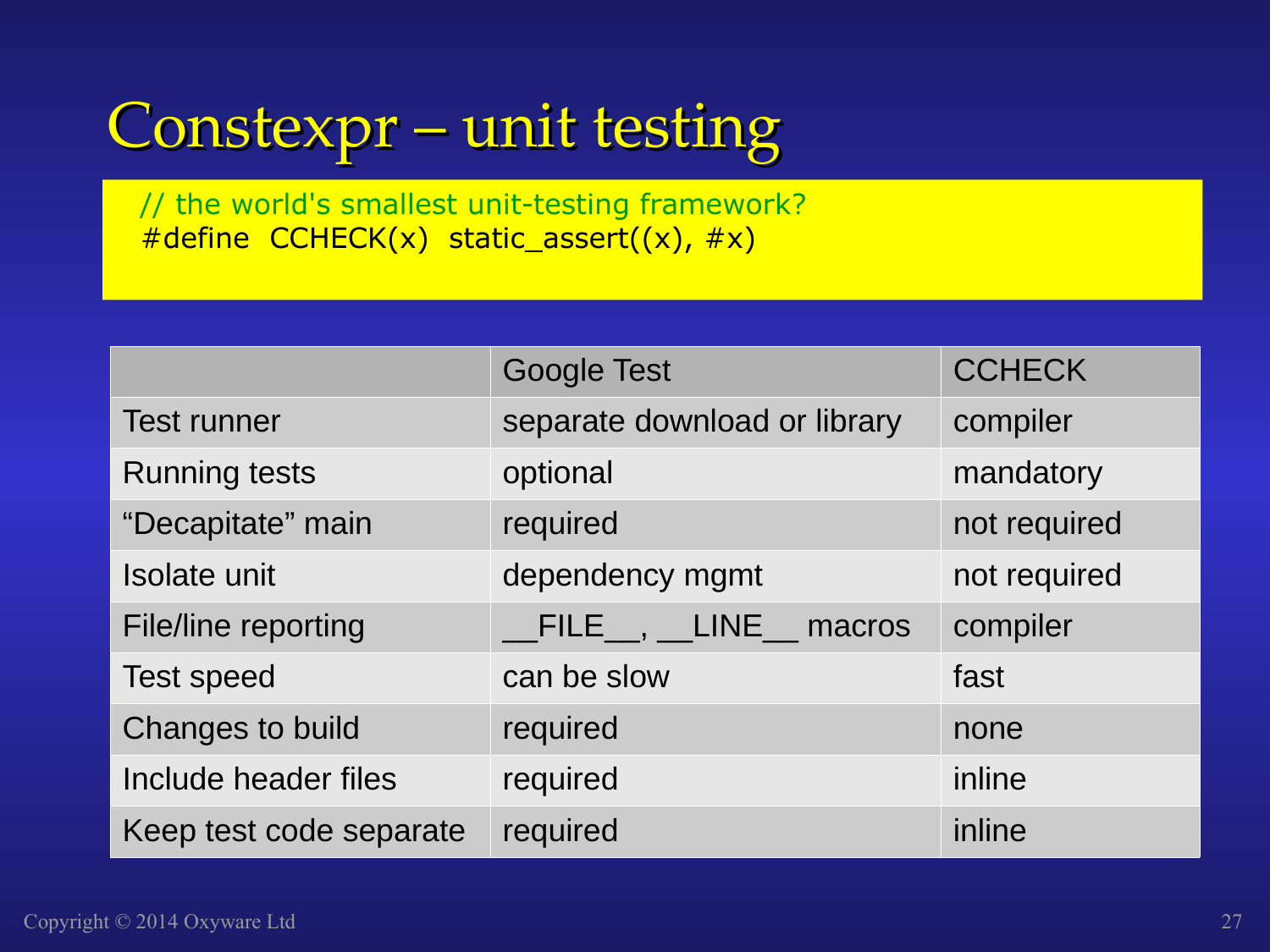### Constexpr – a possible future?

|                          | constexpr<br>code | non-constexpr<br>code | compiler                  |
|--------------------------|-------------------|-----------------------|---------------------------|
| constexpr<br>context     |                   |                       | checks<br>this<br>already |
| non-constexpr<br>context |                   |                       |                           |

- Since the compiler has to check if code is constexpr, why do we need to mark it as such explicitly? (c.f. auto)
- Should constexpr-ness be deduced by the compiler?
	- Should constexpr become implicit?
- Could the compiler do more at compile time if it is allowed to deduce constexpr?
- Is there ever a case where you wouldn't want constexpr code to be usable at run-time?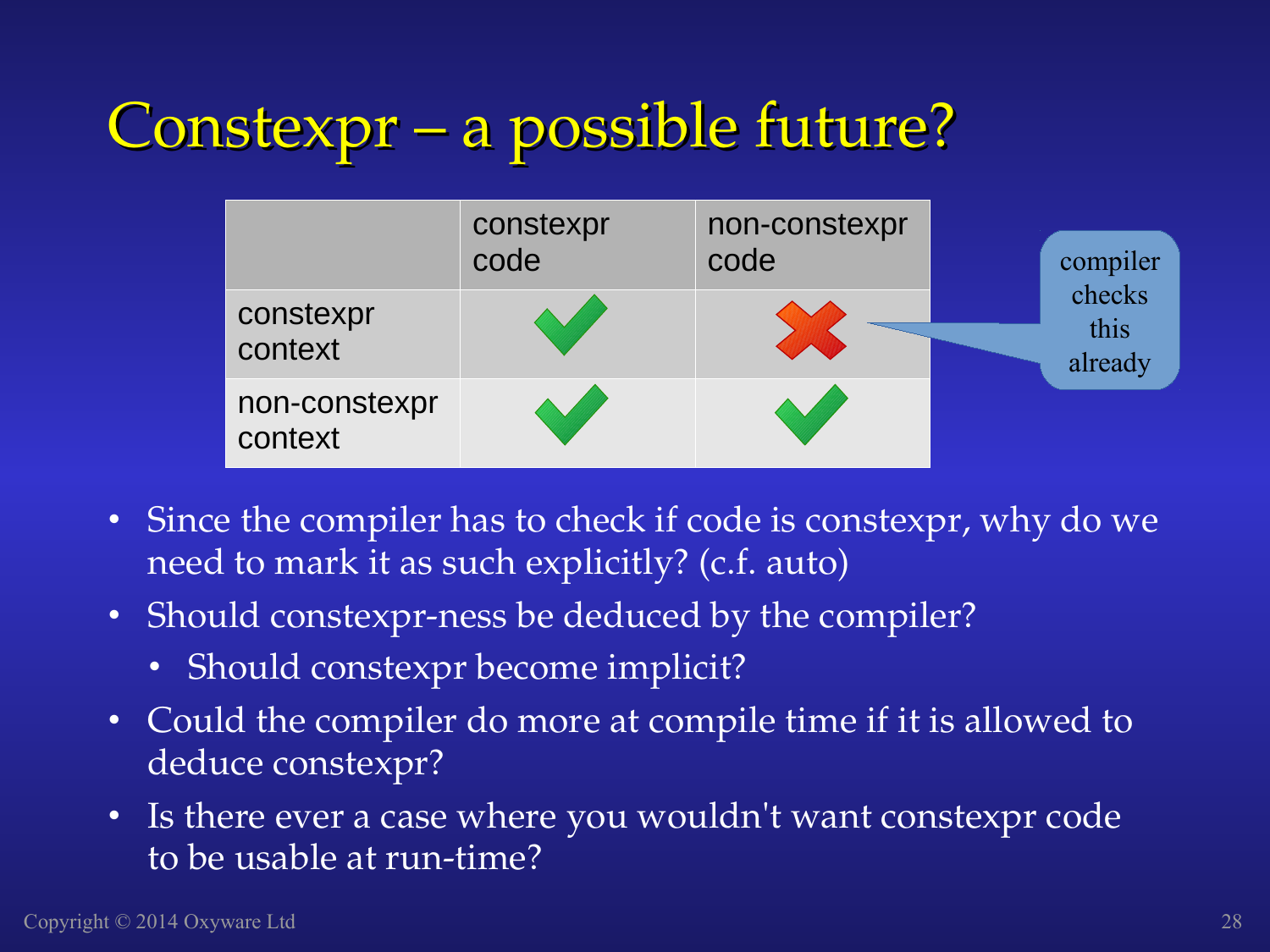### References – 2½ types, two syntaxes

void  $f$ (const  $X \&$ ); // now called Ivalue reference

void  $f(X \& 8)$ ;  $\frac{1}{2}$  rvalue reference

```
template <typename T> 
void f(T &&); \frac{1}{2} // "universal" reference
```
- Ryalue reference has different matching rules in a deduced context (template, auto, decltype)
	- Can bind to lvalues and rvalues!
	- A different syntax would have helped…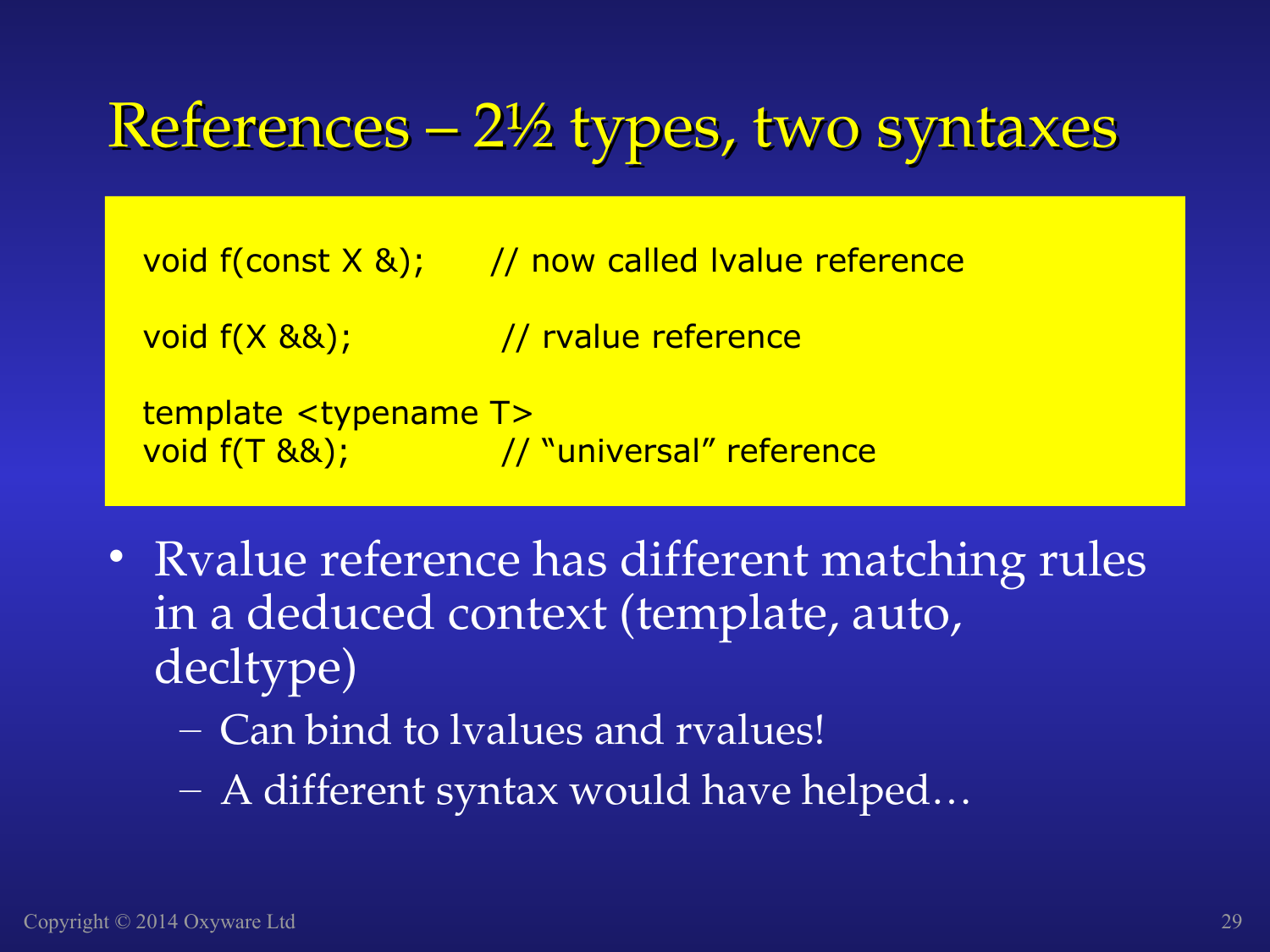#### Smart pointers

```
// C++11
auto p = std::make_shared<X>(param1, param2);
auto upa = std::unique_ptr<int[]>(new int[4]);
auto fp = std::unique_ptr<FILE, decltype(&fclose)>(
  fopen("/etc/myapp.cnf", "r"), fclose);
```
// C++14 auto p2 = std::make\_unique<X>(param1, param2);

- There's far less need to write new or delete – more efficient in terms of memory allocations – common idiom of variadic constructor
- Generalised to arrays and custom deletion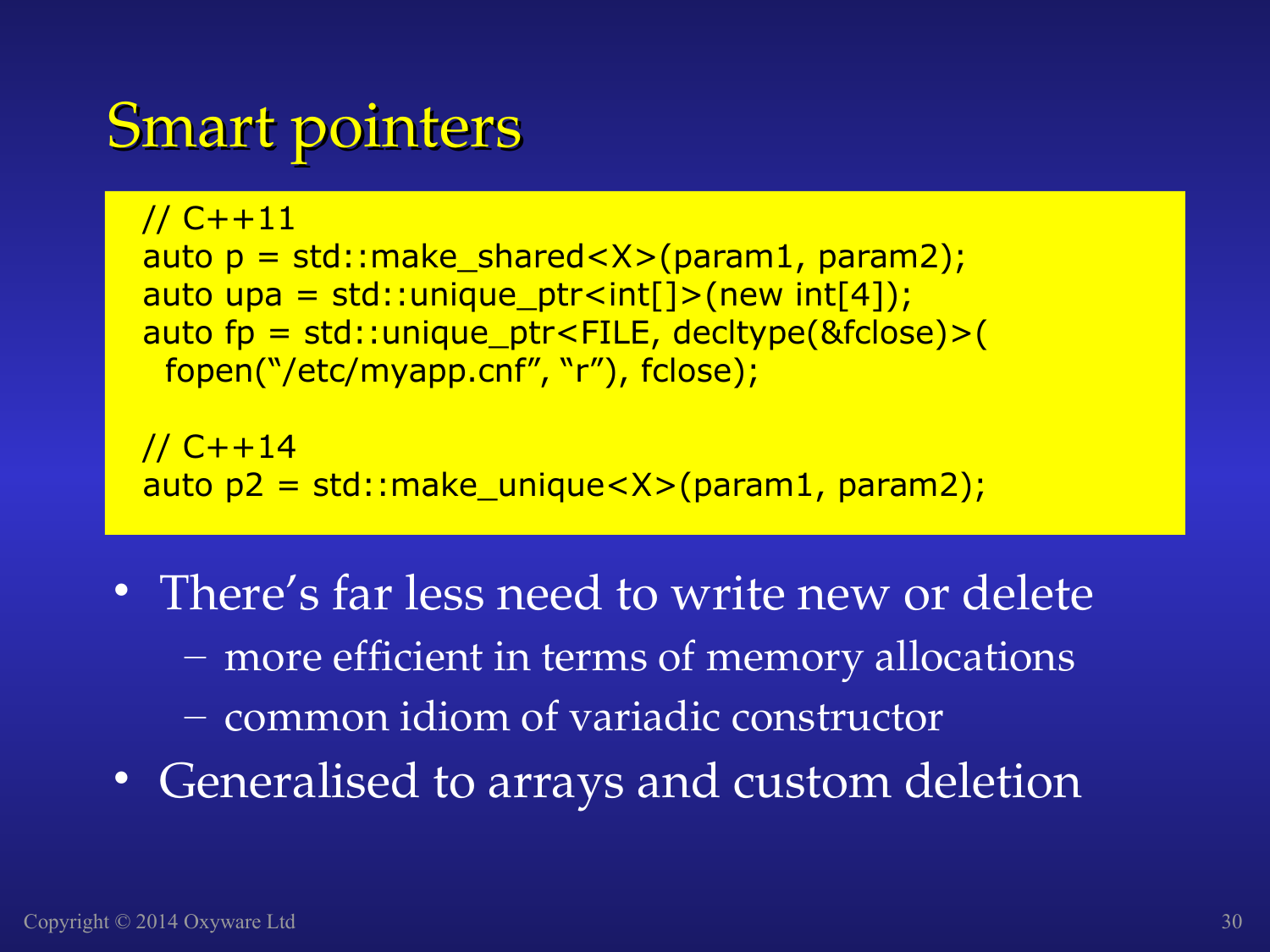#### Smart pointers

```
class X {
public:
  void updateObject() {
   auto p = make_shared<const XBody>(*pImpl); 
  p - > X = ...;pImpl.reset(p); // copy-on-write
 }
private:
  std::shared_ptr<const XBody> pImpl;
};
```
- Shared representation
	- generated copy/move ops are OK and efficient
	- immutable data easy to understand
	- appearance of deep copy but done efficiently
	- not thread safe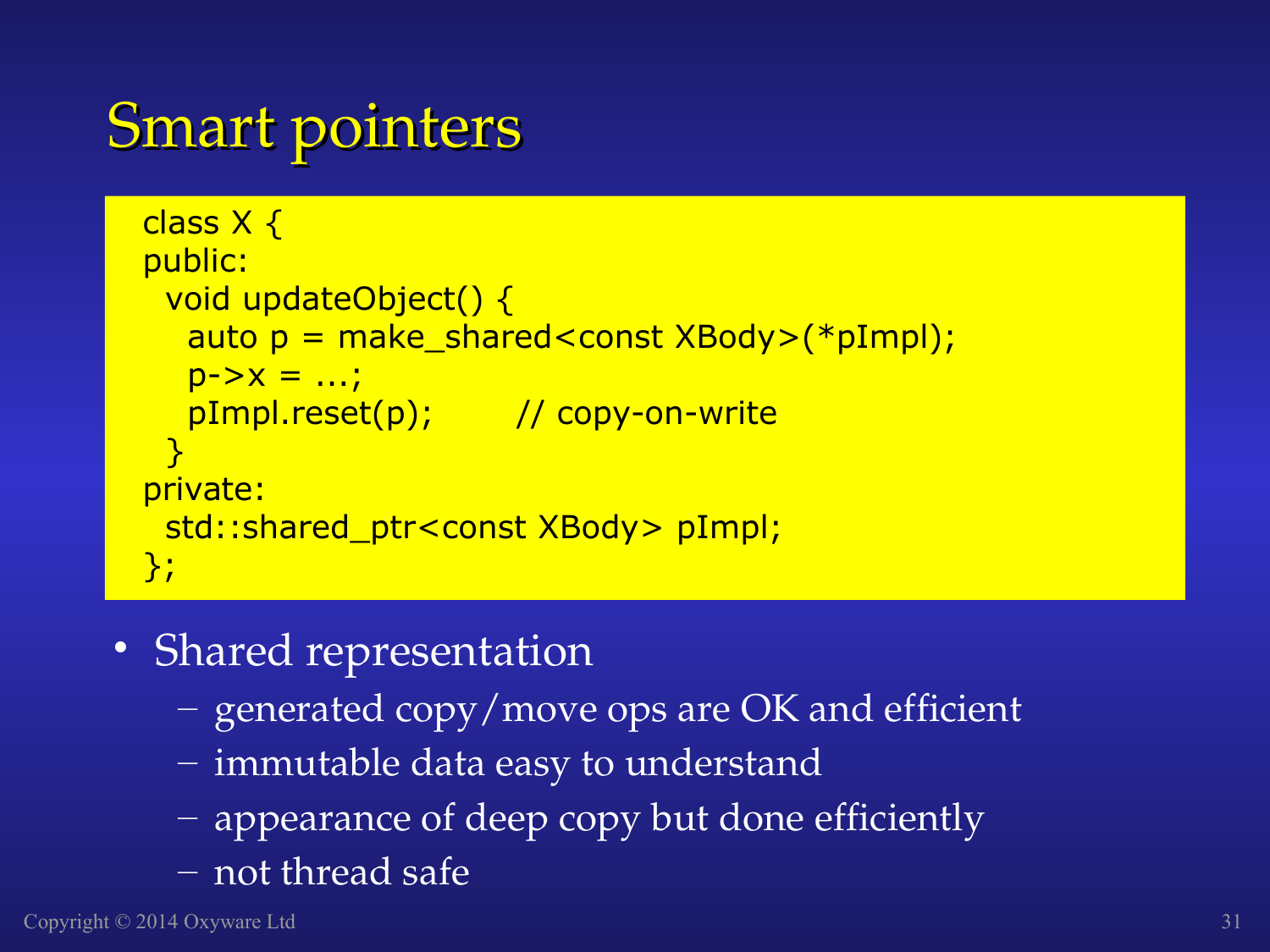### Variadic templates

```
class thread_guard {
public:
  template <typename... Args>
  thread_guard(Args &&... args) :
        t{std::forward<Args>(args)...} {}
 \simthread_guard() { if (t.joinable()) t.join(); }
private:
  std::thread t;
};
```
- Can pass multiple types in a typesafe way
- Commonly used for forwarding c/trs
	- pass arguments through using std::forward<T>
	- std::make\_shared<X>(…), std::thread(…), etc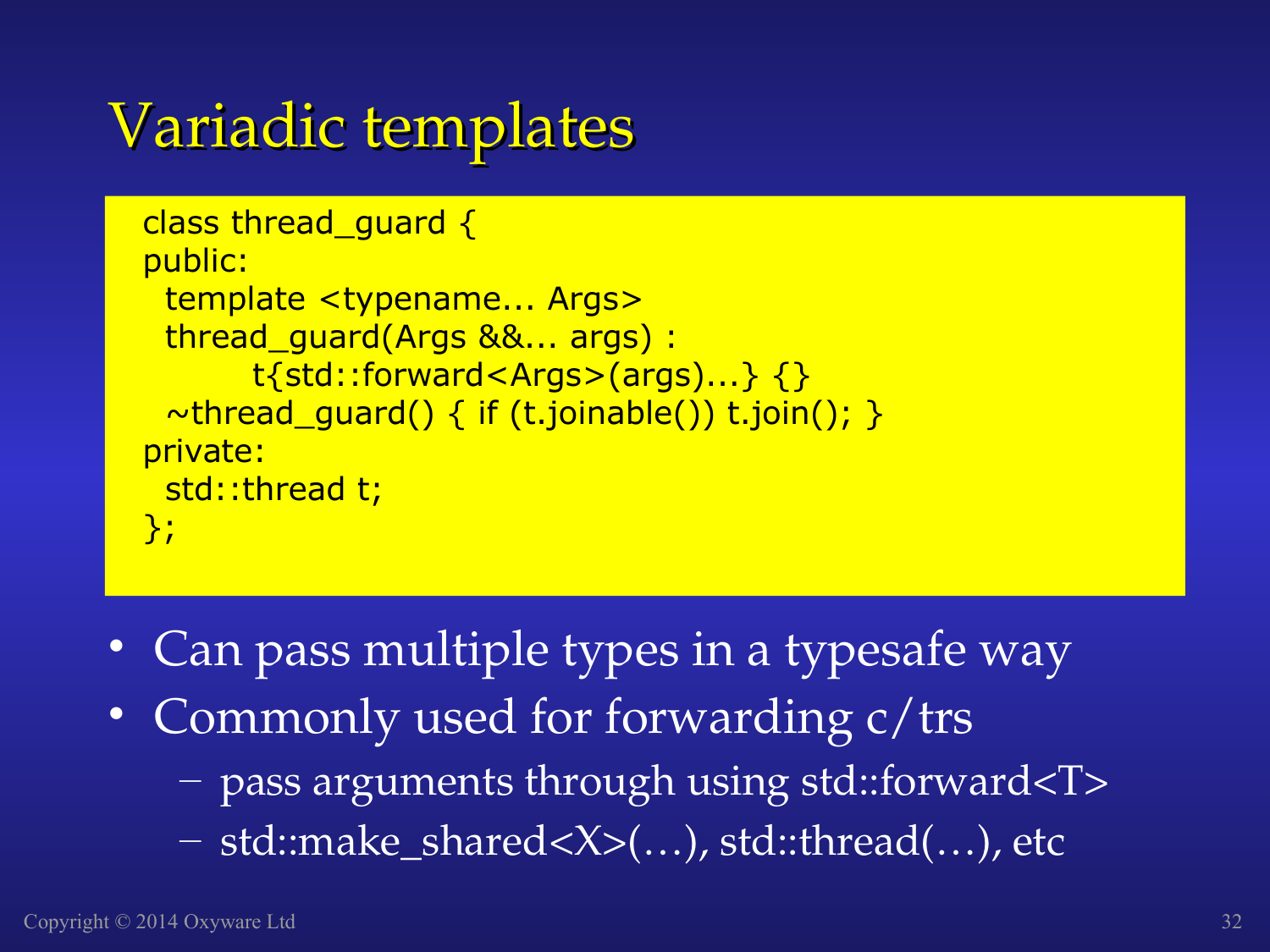

- "Concepts Lite" adds type checking to template arguments
- Better error messages, same or better compilation speed
- Aiming for C++17

Copyright © 2014 Oxyware Ltd 33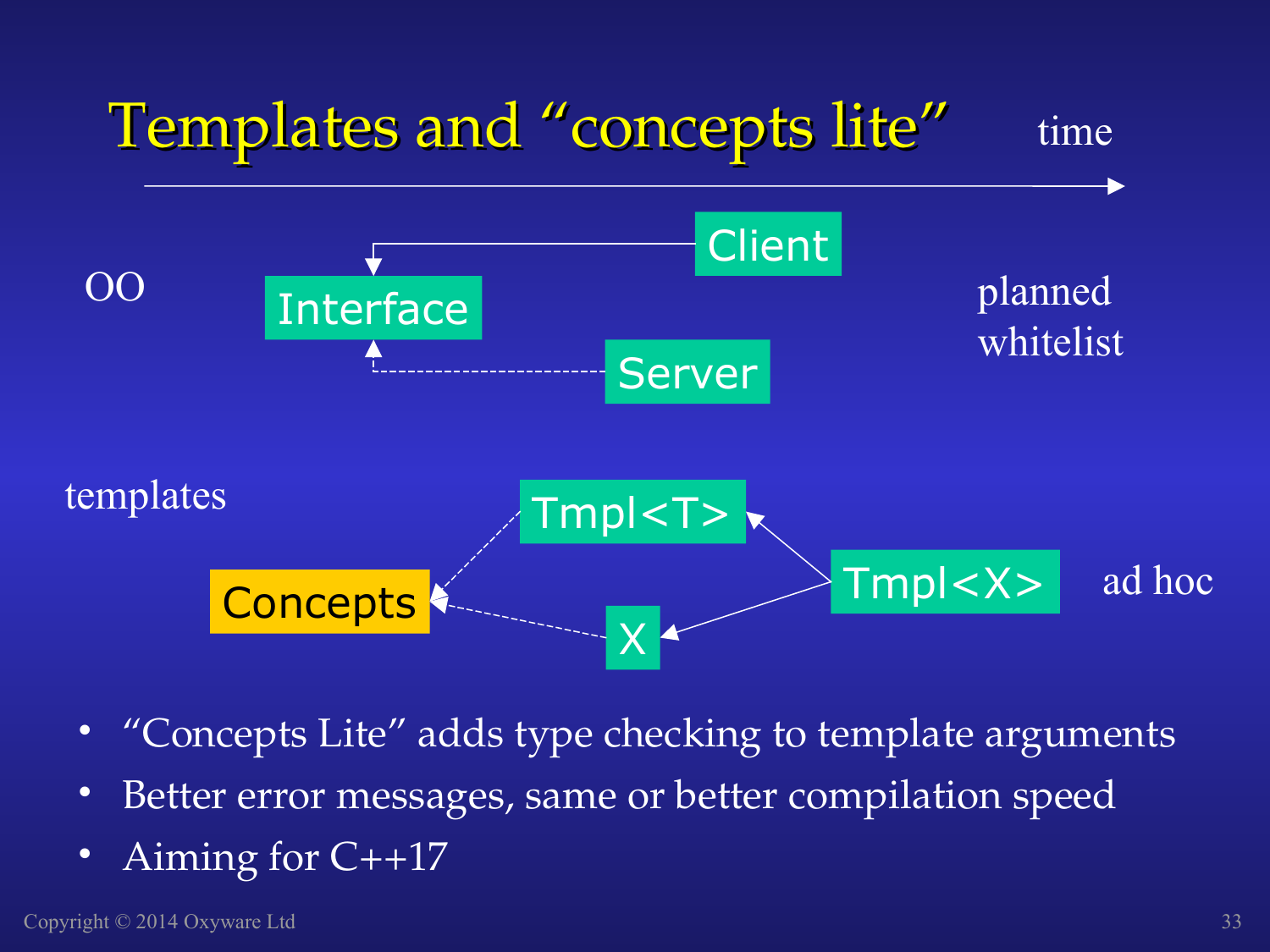### Little lambdas

```
template <typename Func, typename... Args>
int execQuery(const std::string & sql, Func && func, Args && ... args) {
   PreparedStmt stmt(db, sql, std::forward<Args>(args)...);
  int counter = 0:
  while (sqlite3 step(stmt) == SQLITE_ROW) {
      counter++;
      func(stmt);
  \mathcal{F} return counter;
}
db.execQuery("select * from users where username = :user",
     [ (sqlite3 stmt * stmt) {
        for (int i = 0; i != sqlite3_column_count(stmt); ++i)
            cout << sqlite3_column_text(stmt, i) << " ";
         cout << endl;
      },
      username);
```
- Little lambdas very useful for refactoring loops
- Also with STL algorithms, handlers, inline code, etc...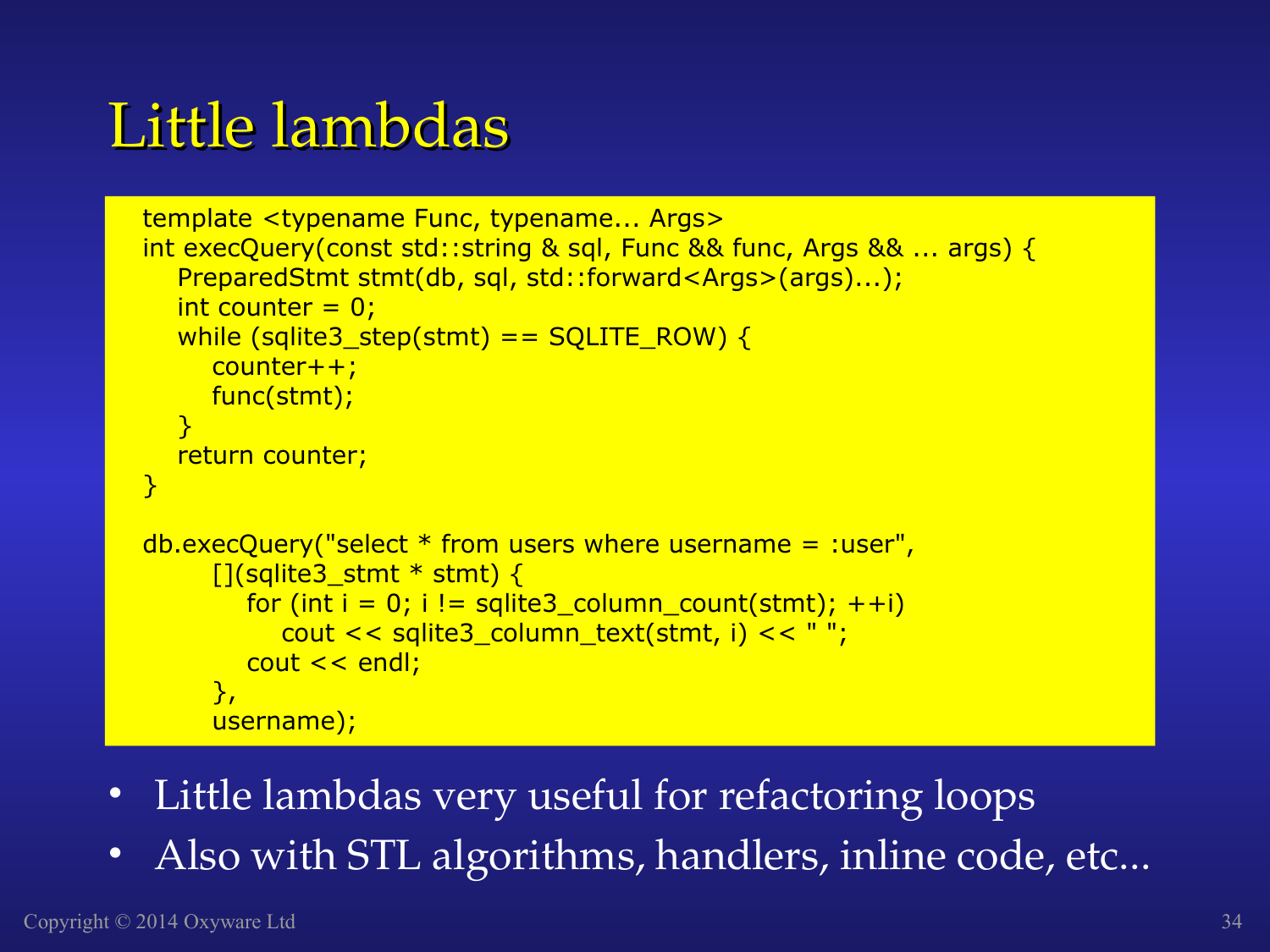### Big lambdas



tasks.push\_back(std::async([]{ /\* … \*/ })); // **C++11**

```
auto f = std::async([]{ /*...*/ }).then([]{ /*...*/ }); // pass a continuation
```

```
if (f.ready()) \{ / * ... * / }when_any/all(future1, future2, ...);
executor.add([]{ /* ... * /};
```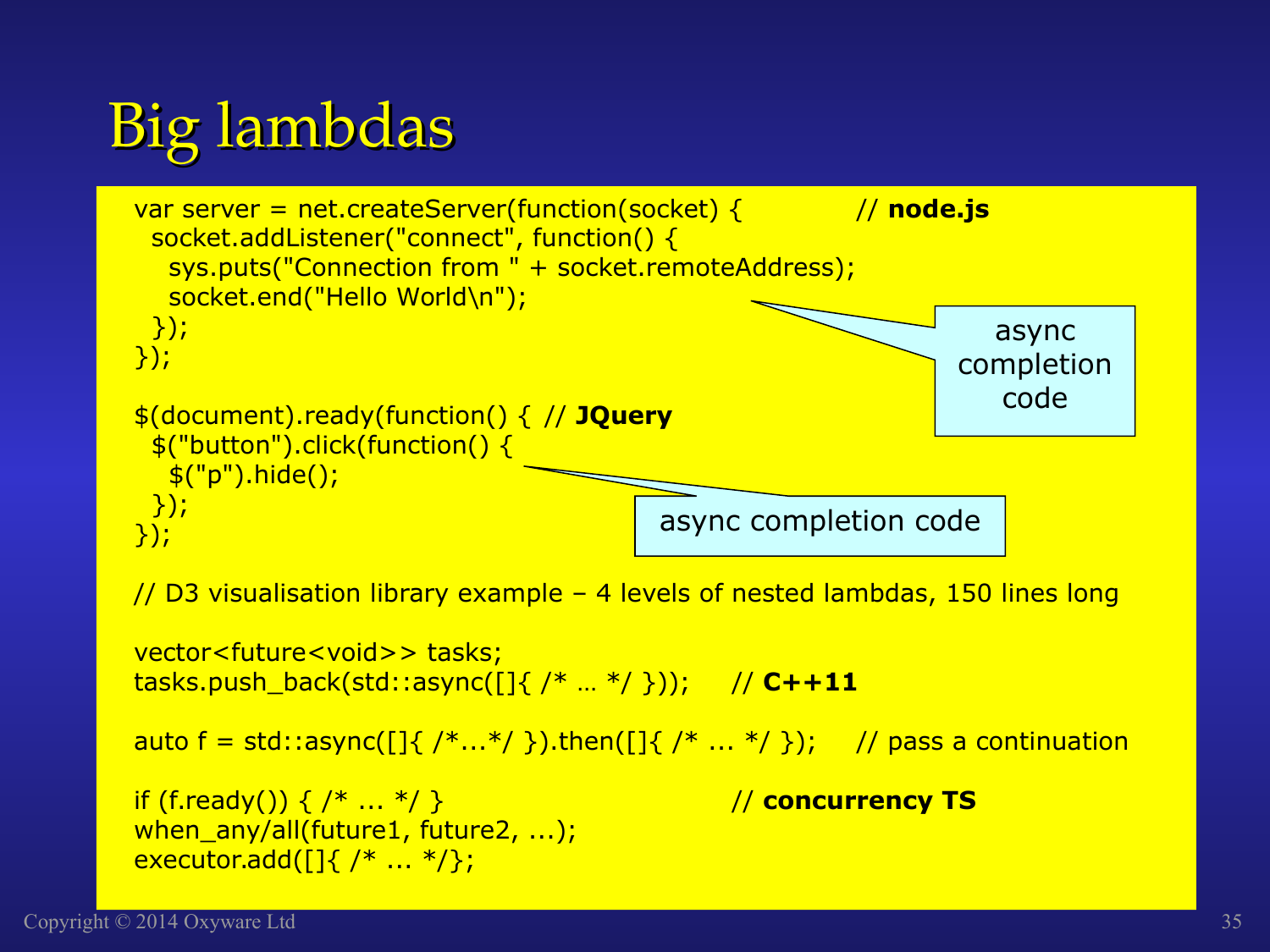#### Type deduction – auto et al

auto j = 3; decltype(j) k; // k has same type as j: int for (auto i = 0; i != 10; ++i) {} std::vector<X> vx; for (auto x : vx) {} // x is a copy for (const auto & xr : vx) {} // xr is a const lvalue reference

- Major convenience factor
- Don't forget the const and the reference... - particularly for move-only types!
- Makes C++ seem more like a dynamic language but with static compile-time type checking and performance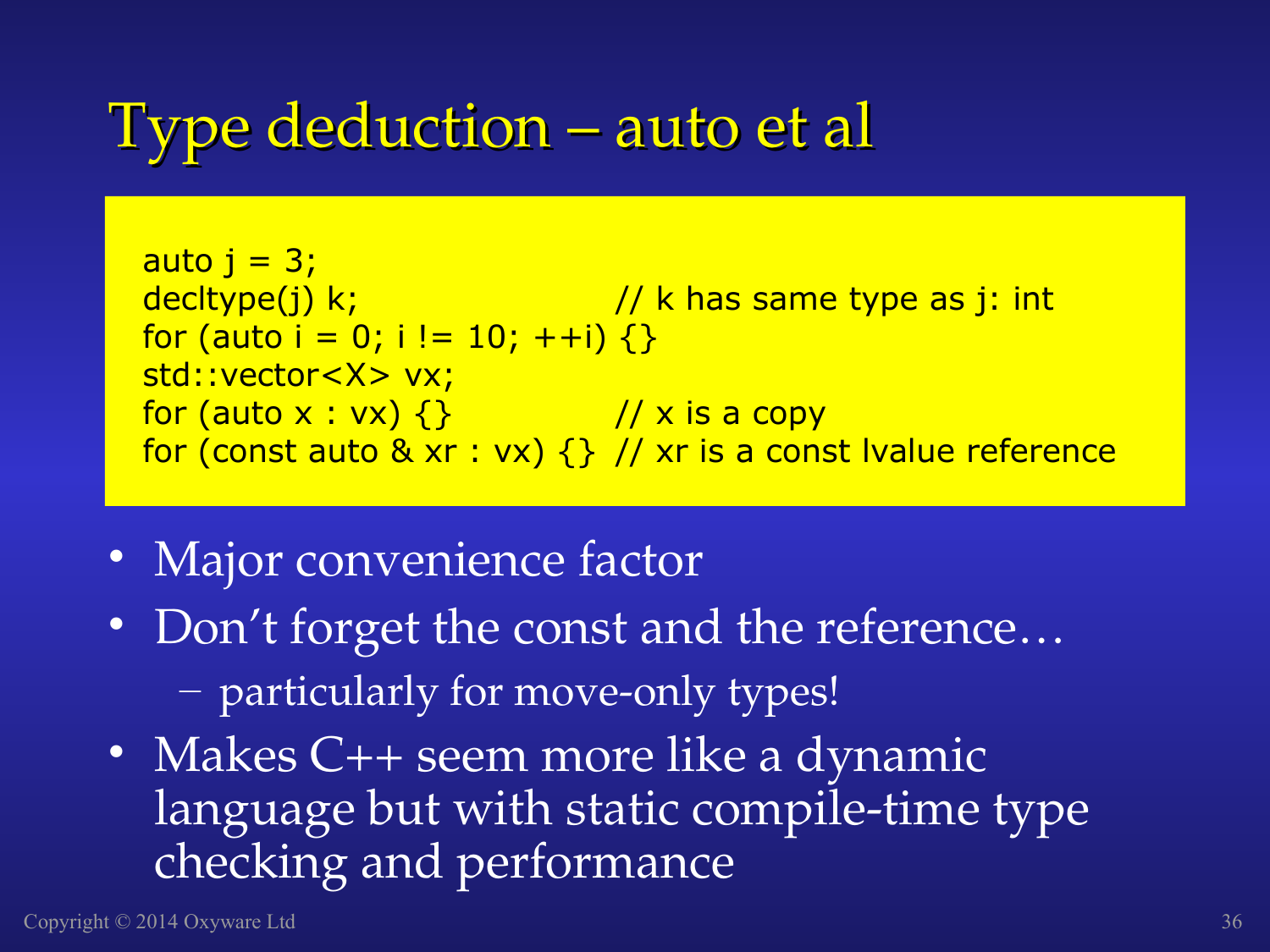### Type deduction, lambdas and functions

auto squared =  $[]$ (int i){ return i \* i; } // returns int (C++11)

auto incr =  $[]$ (auto i){ return i + 1; } // returns decltype(i+1) in C++14 // effectively a templated lambda (but no <>!)

auto half(int i) { return i / 2; } // returns decltype( $i/2$ ) in  $C++14$ 

- Lambdas can deduce their return type
- Templates can deduce their argument types
- So why not mix the two together!
	- generic/polymorphic lambdas
	- deduced functions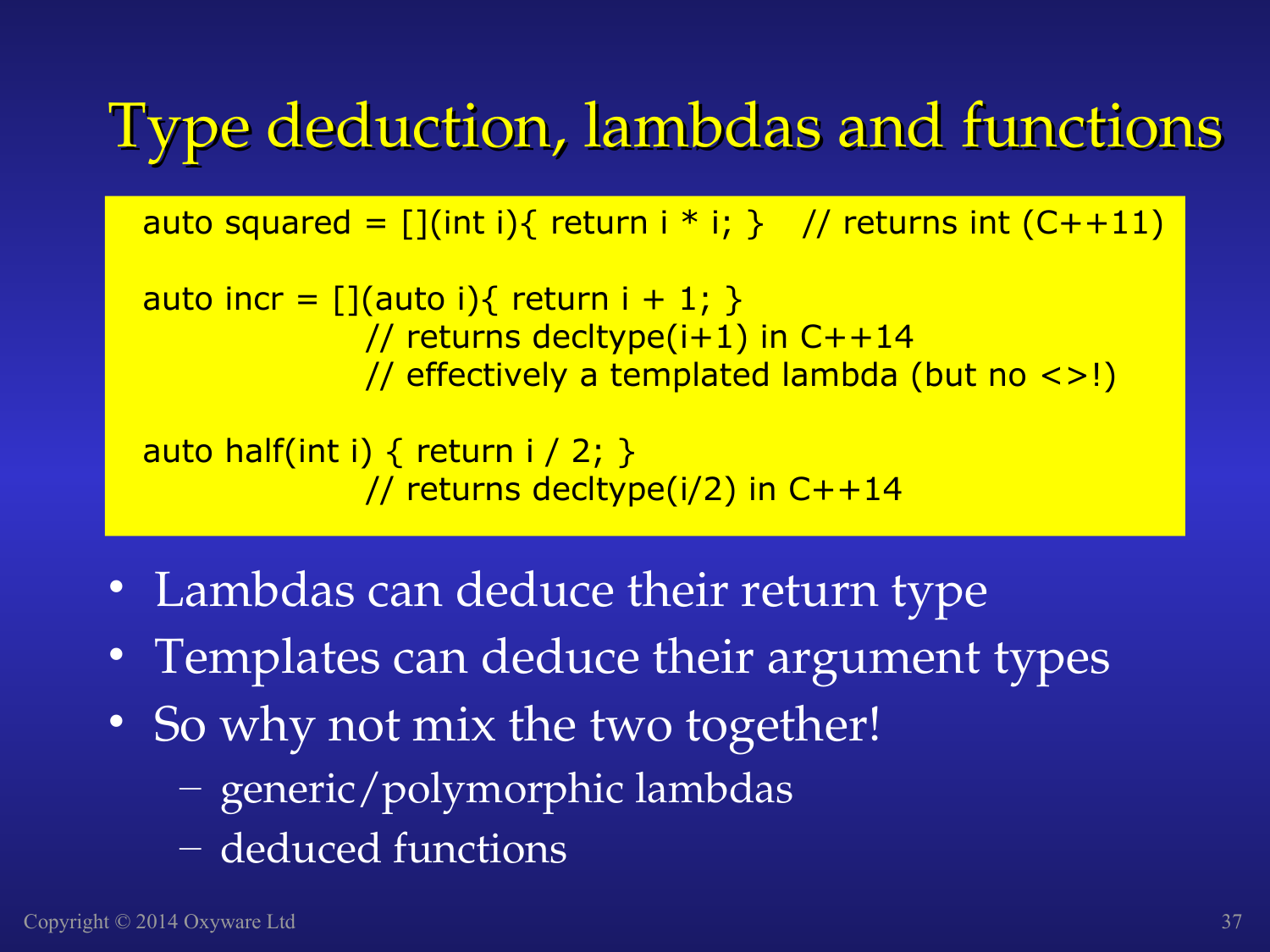#### So, where are we headed?

- Move semantics optimise value semantics
	- call/return by value will become more common and efficient (move and WPO)
	- exception safety issues unless move noexcept
	- move-only types are now easier (c.f. auto\_ptr)
	- handle-based types with compact separate storage ideal for efficiency (e.g. std::vector, std::string), cache friendliness, vectorisation, etc
- Constexpr adds "third language" to run-time and template metaprogramming
	- zero overhead for separate types and literals
	- mixing of compile-time and run-time languages